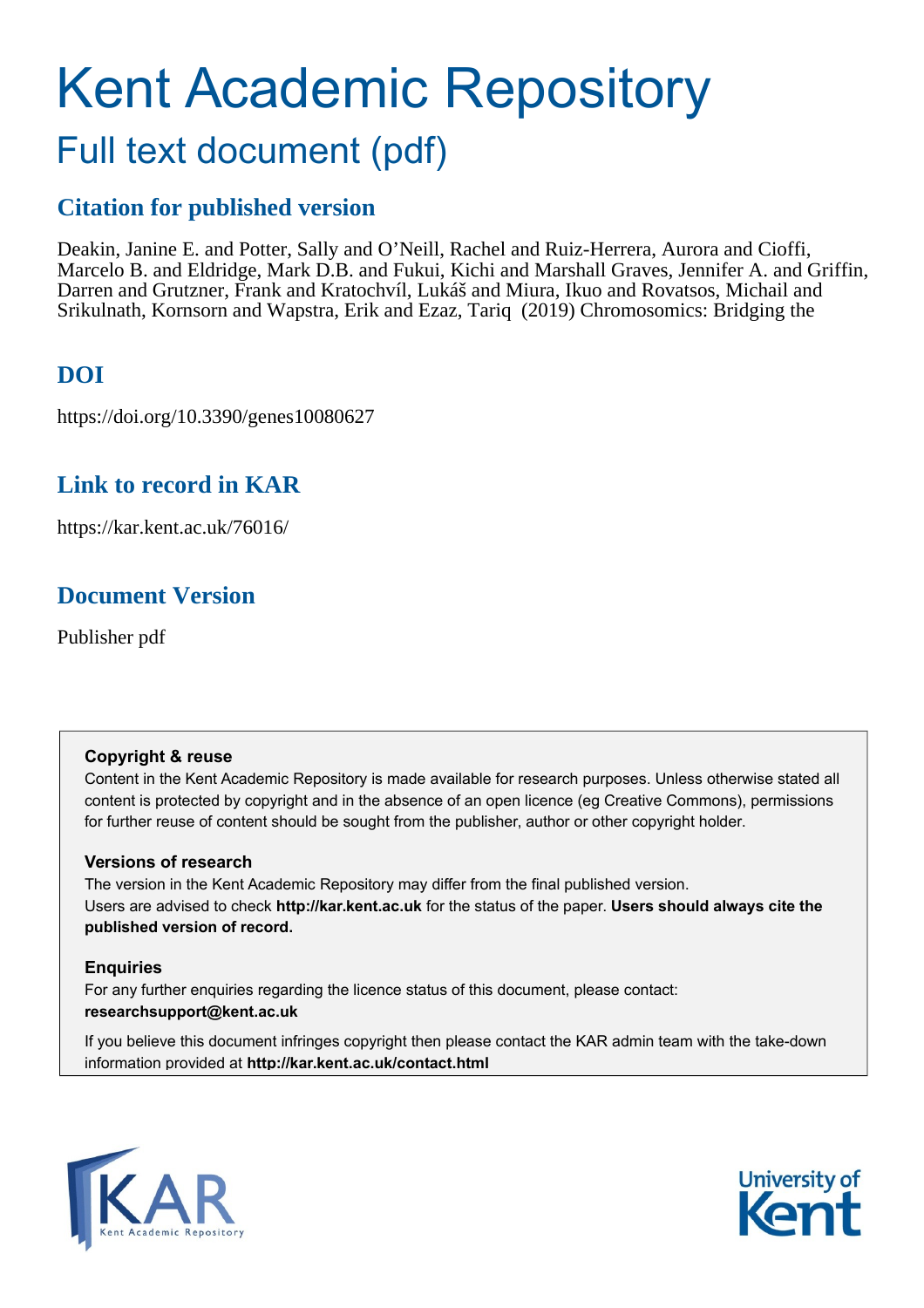



## **Chromosomics: Bridging the Gap between Genomes and Chromosomes**

**Janine E. Deakin 1,\* [,](https://orcid.org/0000-0002-1259-3531) Sally Potter 2,3,**† **, Rachel O'Neill 4,**† **, Aurora Ruiz-Herrera 5,6,**† **, Marcelo B. Cio**ffi **<sup>7</sup> , Mark D.B. Eldridge <sup>3</sup> [,](https://orcid.org/0000-0002-7109-0600) Kichi Fukui <sup>8</sup> , Jennifer A. Marshall Graves 1,9 [,](https://orcid.org/0000-0001-6480-7856) Darren Gri**ffi**n <sup>10</sup> [,](https://orcid.org/0000-0001-7595-3226) Frank Grutzner <sup>11</sup>, Lukáš Kratochvíl <sup>12</sup> [,](https://orcid.org/0000-0002-3515-729X) Ikuo Miura <sup>13</sup> , Michail Rovatsos <sup>11</sup> [,](https://orcid.org/0000-0002-8429-5680) Kornsorn Srikulnath <sup>14</sup> [,](https://orcid.org/0000-0002-5985-7258) Erik Wapstra <sup>15</sup> and Tariq Ezaz 1,[\\*](https://orcid.org/0000-0003-4763-1347)**

- 1 Institute for Applied Ecology, University of Canberra, Canberra, ACT 2617, Australia
- <sup>2</sup> Research School of Biology, Australian National University, Acton, ACT 2601, Australia
- <sup>3</sup> Australian Museum Research Institute, Australian Museum, 1 William St Sydney, NSW 2010, Australia
- 4 Institute for Systems Genomics and Department of Molecular and Cell Biology, University of Connecticut, Storrs, CT 06269, USA
- <sup>5</sup> Departament de Biologia Cel·lular, Fisiologia i Immunologia, Universitat Autònoma de Barcelona, 08193 Cerdanyola del Vallès, Spain
- <sup>6</sup> Genome Integrity and Instability Group, Institut de Biotecnologia i Biomedicina, Universitat Autònoma de Barcelona, 08193 Cerdanyola del Vallès, Spain
- <sup>7</sup> Laboratório de Citogenética de Peixes, Departamento de Genética e Evolução, Universidade Federal de São Carlos, São Carlos, SP 13565-905, Brazil
- <sup>8</sup> Graduate School of Pharmaceutical Sciences, Osaka University, Suita 565-0871, Osaka, Japan
- <sup>9</sup> School of Life Sciences, LaTrobe University, Melbourne, VIC 3168, Australia<br><sup>10</sup> School of Biosciences, University of Kont Canterbury CT2 7NJ JJK
- <sup>10</sup> School of Biosciences, University of Kent, Canterbury CT2 7NJ, UK<br><sup>11</sup> School of Biological Sciences, The University of Adelaide, Adelaide
- <sup>11</sup> School of Biological Sciences, The University of Adelaide, Adelaide, SA 5005, Australia<br><sup>12</sup> Department of Ecology, Feculty of Science, Charles University Viničné 7, 128, 44 Progue
- Department of Ecology, Faculty of Science, Charles University, Viničná 7, 128 44 Prague 2, Czech Republic
- <sup>13</sup> Amphibian Research Center, Hiroshima University, Higashi-Hiroshima 739-8526, Japan
- <sup>14</sup> Laboratory of Animal Cytogenetics & Comparative Genomics (ACCG), Department of Genetics, Faculty of Science, Kasetsart University, Bangkok 10900, Thailand
- <sup>15</sup> School of Natural Sciences, University of Tasmania, Hobart 7000, Australia
- **\*** Correspondence: Janine.Deakin@ecanberra.edu.au (J.E.D.); Tariq.Ezaz@canberra.edu.au (T.E.)
- † These authors contributed equally to this work.

Received: 18 July 2019; Accepted: 13 August 2019; Published: 20 August 2019



**MDPI** 

**Abstract:** The recent advances in DNA sequencing technology are enabling a rapid increase in the number of genomes being sequenced. However, many fundamental questions in genome biology remain unanswered, because sequence data alone is unable to provide insight into how the genome is organised into chromosomes, the position and interaction of those chromosomes in the cell, and how chromosomes and their interactions with each other change in response to environmental stimuli or over time. The intimate relationship between DNA sequence and chromosome structure and function highlights the need to integrate genomic and cytogenetic data to more comprehensively understand the role genome architecture plays in genome plasticity. We propose adoption of the term 'chromosomics' as an approach encompassing genome sequencing, cytogenetics and cell biology, and present examples of where chromosomics has already led to novel discoveries, such as the sex-determining gene in eutherian mammals. More importantly, we look to the future and the questions that could be answered as we enter into the chromosomics revolution, such as the role of chromosome rearrangements in speciation and the role more rapidly evolving regions of the genome, like centromeres, play in genome plasticity. However, for chromosomics to reach its full potential, we need to address several challenges, particularly the training of a new generation of cytogeneticists, and the commitment to a closer union among the research areas of genomics, cytogenetics, cell biology and bioinformatics. Overcoming these challenges will lead to ground-breaking discoveries in understanding genome evolution and function.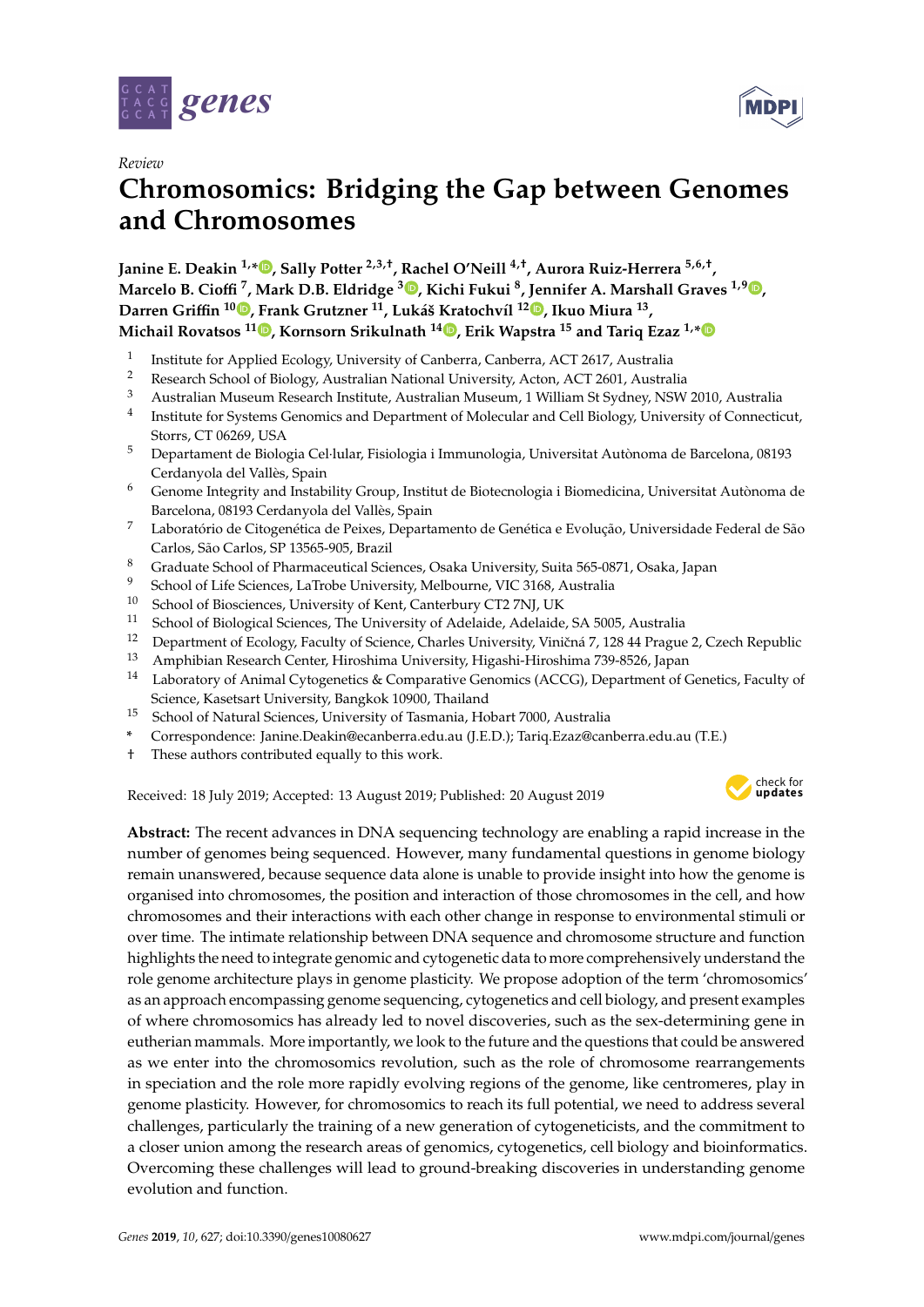**Keywords:** cytogenetics; sex chromosomes; chromosome rearrangements; genome plasticity; centromere; genome biology; evolution

#### **1. Introduction**

Advances in technology have made sequencing the entire genome of an organism essentially routine. However, DNA sequence is only one relatively static component of the highly dynamic entities within the nucleus of a cell—chromosomes. Where a particular sequence is located on a chromosome and how it interacts with other parts of the genome are important aspects of genome biology often overlooked in genome sequencing projects. We propose a new framework for studying genome biology that integrates approaches in genome sequencing, cytogenetics and cell biology, as well as a renewed focus on training the next generation of genome biologists in the skills required for the integration of these data. We propose the adoption of the term 'chromosomics', which combines the original definition of cytogenetics (chromosomes and cytology) with genomics (gene content, structure and function for an entire organism), to ensure a closer integration of these fields. The term chromosomics was originally proposed by Uwe Claussen to introduce the branch of cytogenetics that deals with the three-dimensional structure of chromosomes and their associated gene regulation [1]. However, we propose that this term encompass the integration of the latest advances in cytogenetics, genome sequencing, epigenomics and cell biology. The adoption of a chromosomics approach to answering the big fundamental questions in biology will undoubtedly lead to major discoveries that were previously beyond reach.

In recent times, the field of genomics has largely distanced itself from cytogenetics, the field providing insight into chromosome structure, function and evolution. This separation of the fields has been to the detriment of a full understanding of how the genome works in the cell. These two fields were never intended to work in isolation. In 1920, Hans Winkler coined the term 'genome' to combine the study of genes and chromosomes [2], yet in modern interpretations of 'genome', chromosomes are often forgotten and the focus is solely on the DNA sequence. Similarly, Walter Sutton in 1902 (no published record) used the term 'cytogenetics' to combine cytology (the study of cell structure and function) with genetics (the study of genes, genetic variations and heredity). However, the cytological aspects of cytogenetics are largely ignored by most modern cytogenetic studies. As these respective fields have narrowed their focus, the result has been the development of technological and methodological advancements (examples in Table 1) that could allow us to more fully capture the dynamic nature and evolution of chromosomes from potentially any species to provide insight into fundamental biological questions.

| Technique                                          | <b>Uses</b>                                                                    | <b>Example References</b> |
|----------------------------------------------------|--------------------------------------------------------------------------------|---------------------------|
| Chromosome microdissection and<br>sequencing       | Sequencing individual<br>chromosomes/chromosome segments and<br>haplotyping    | $\left[3 - 5\right]$      |
| Flow sorting of chromosomes and<br>sequencing      | Assigning sequences to chromosomes                                             | [6,7]                     |
| Fibre-fluorescence in situ<br>hybridisation (FISH) | Ordering of sequences large insert clones on a<br>DNA fibre                    | $\lceil 8 \rceil$         |
| Universal probe set and<br>multiprobe slides       | Rapid bacterial artificial chromosome (BAC)<br>mapping across multiple species | $[9]$                     |

**Table 1.** Recent Technological Advances in Cytogenetics and Genomics.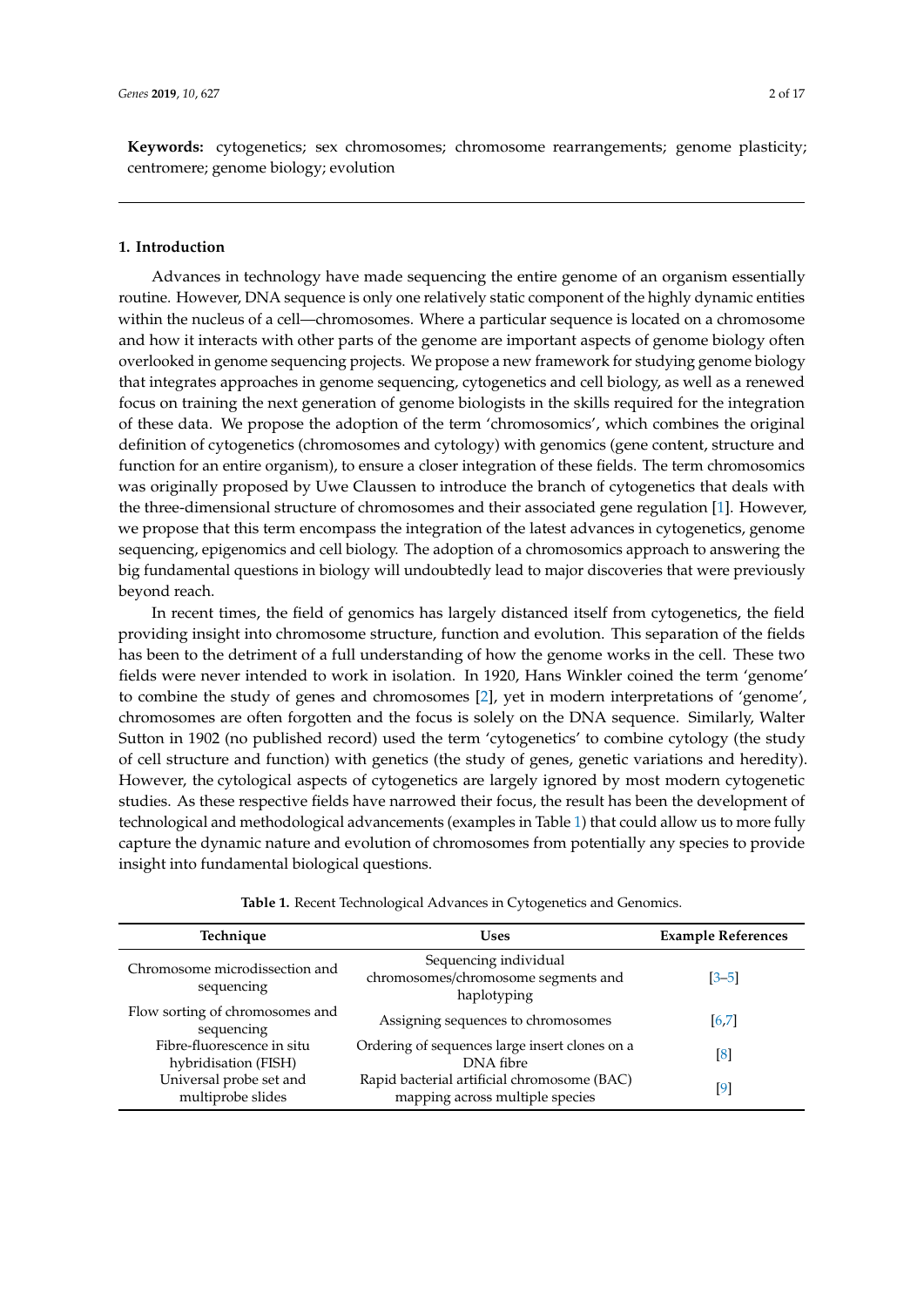| Homologue-specific oligopaints                          | Visually distinguish single copy regions of<br>homologous chromosomes    | $[10]$             |
|---------------------------------------------------------|--------------------------------------------------------------------------|--------------------|
| Super-resolution microscopy                             | Imaging of chromatin and nuclear<br>organisation                         | $[11]$             |
| BioNano                                                 | Genome mapping to improve assemblies and<br>detect structural variations | $[12]$             |
| Long-read sequencing (e.g.,<br>PacBio, Oxford Nanopore) | Improving genome assemblies, identifying<br>structural variants          | $[13 - 15]$        |
| Linked-read sequencing (10X<br>Chromium)                | Phasing and improving scaffolding of<br>genome assemblies                | $\lceil 16 \rceil$ |
| Hi-C sequencing and CHiA-PET                            | Chromatin interactions and improving<br>genome assemblies (Hi-C)         | $[17-19]$          |
|                                                         |                                                                          |                    |

**Table 1.** *Cont.*

Chromosomes play a vital role in the nucleus, as they are essential for DNA to replicate and segregate during cell division. They are not randomly positioned in the nucleus, but organised into specific areas called chromosomal territories [20] that change during the cell cycle [21,22] and development  $[23-25]$ . Maintenance of these territories is important for proper cell functioning, replication, and the accurate division and differentiation of cells. If we repack the DNA into a development [23–25]. Maintenance of these territories is important for proper cell functioning, chromosome, we see that the DNA is wrapped around a nucleosome consisting of eight histone chromosome, we see that the DNA is wrapped around a nucleosome consisting of eight histone proteins to produce a chromatin fibre, which is attached to a backbone of non-histone proteins proteins to produce a chromatin fibre, which is attached to a backbone of non-histone proteins called  $cal$  called the chromosome scaffold (Figure 1). The dynamic nature of the chromosome throughout the  $\,$ cell cycle and in response to environmental influences is enabled by the ability of the chromatin fibre to vary the level of DNA compaction and histone composition (epigenetics), and the ability of the scaffold proteins to follow the changes of the chromatin fibre  $[26]$ . Chromatin remodelling and changes in chromatin conformation affect interactions between sequences in different genomic regions and can influence gene regulation. The close connection between DNA, chromosome structure and the position of chromosomes in the nucleus highlights the need to integrate genomic data to better understand chromosome architecture and function. This information will provide a more comprehensive understanding of the evolutionary plasticity and organisational functions of genome comprehensive understanding of the evolutionary plasticity and organisational functions of genome architecture and mechanisms of faithful transmission of the genome to offspring. architecture and mechanisms of faithful transmission of the genome to offspring. replication, and the accurate division and differentiation of cells. If we repack the DNA into a



a nucleosome consisting of eight histone proteins to produce a chromatin fibre, which is attached to a around a nucleosome constant  $\frac{1}{2}$  of  $\frac{1}{2}$  and  $\frac{1}{2}$  to proteins to produce a chromatin fibre, which is produced as  $\frac{1}{2}$ backbone of non-histone proteins called scaffold proteins which form the chromosome scaffold.<br> **Figure 1.** Repacking the DNA into a chromosome. The double-stranded DNA helix is wrapped around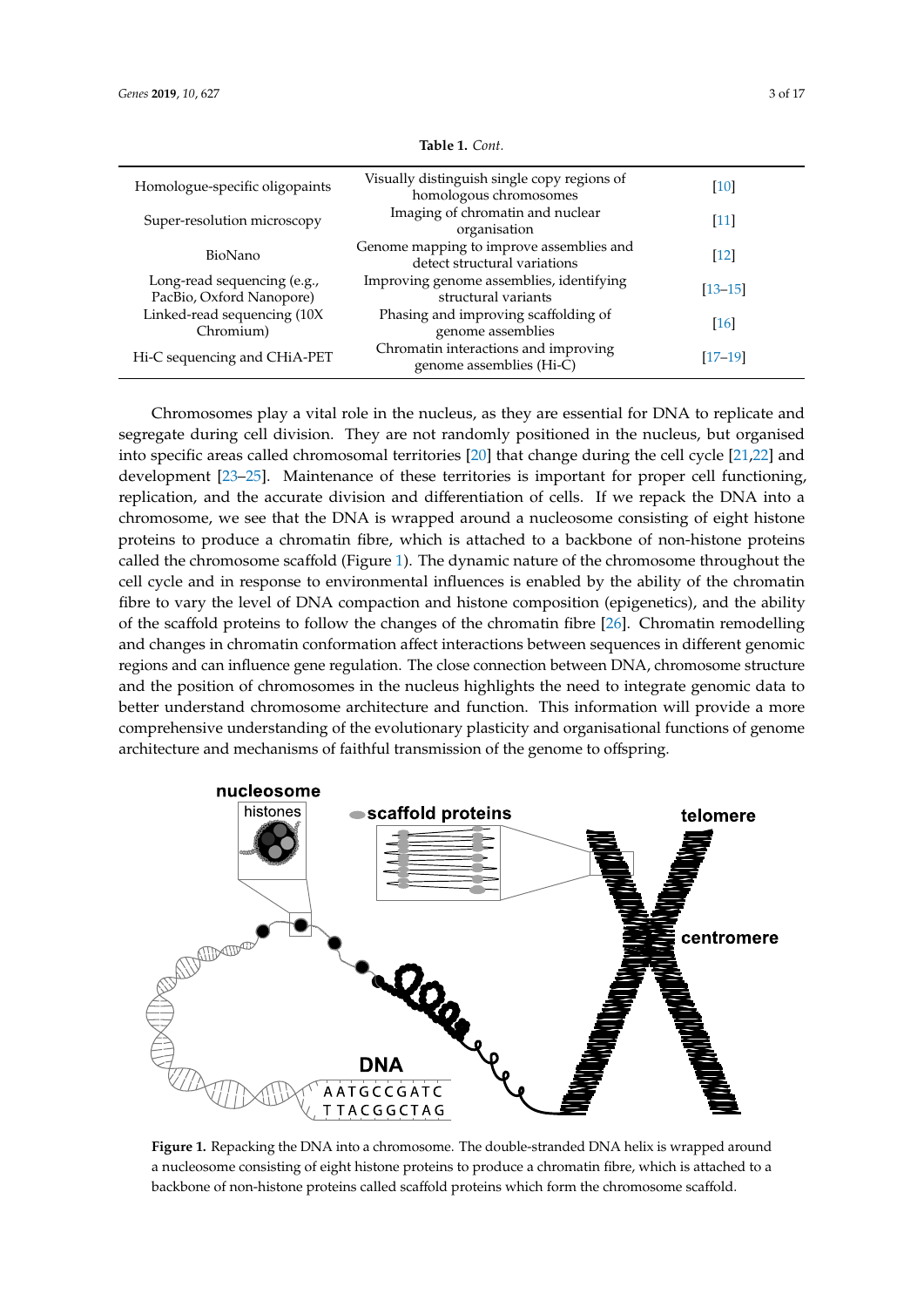In the past, incremental advances in understanding genome biology have been made through combining information from cytology, cytogenetics and genomics, often from data gathered by different groups focused on one particular question and over many years (e.g., the discovery the Philadelphia chromosome causing chronic myelogenous leukemia or the discovery of the sex-determining gene, SRY; Figure 2). Now is the time to reunite cytogenetic and sequencing approaches. Not only has the resolution of chromosomes under various forms of microscopy greatly accelerated (e.g., deconvolution system [27], structured illumination microscopy [26] and super-resolution microscopy [28]), but new sequencing technologies are now promising to make genome assemblies close to chromosome level a reality. In addition, new sequence-based techniques for chromosome conformation capture promise to fill in the details in our cytological picture of how active and inactive chromatin is assembled and arranged into functional units in the interphase nucleus. Collectively, these advances afford the capability to answer key fundamental questions in genome biology.  $\frac{1}{1}$  bese advanced to answer key fundamental questions in genome biology.



the discovery of the Philadelphia chromosome causing chronic myelogenous leukemia [29–33] and the discovery of the sex-determining gene *SRY* [34–38]. **Figure 2.** The incremental advances made through combined cytogenetic and genomic information in

#### the discovery of the sex-determining gene *SRY* [34–38]. **2. Development of Genome Sequencing from Cytogenetics**

The proposal to sequence the human genome led to the start of the genomics era. When we consider the human genome project, it was approached from an understanding that the position of the sequence on the chromosome was important [39]. Indeed, the forerunner of the Human Genome Project was a series of meetings of an international Human Gene Mapping consortium, which met annually to put together increasingly detailed physical maps of all the human chromosomes, combining data from linkage analysis, somatic cell genetics and radiation hybrid analysis, and in situ hybridisation. This consortium was organised into separate committees for each human chromosome, as well as committees for the mitochondrial genome. Moreover, the consortium included a comparative gene mapping committee, which started out largely focused on mouse but grew to encompass many other mammals, birds and fishes. Slowly, the physical maps developed by these working groups expanded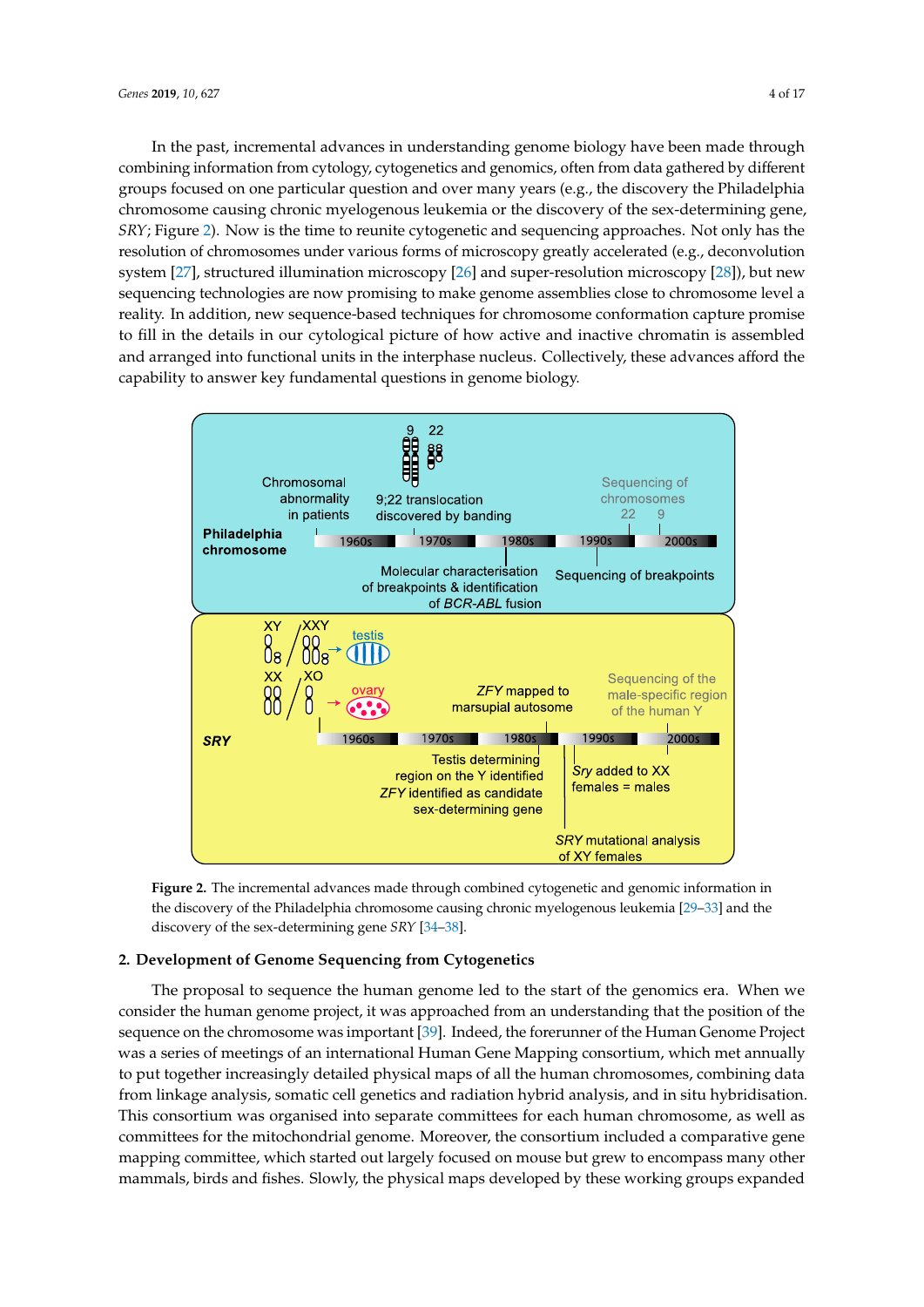and were filled in with other markers. Sequencing crept in to offer the ultimate detail of individual genes (or at least exomes). The advent of large insert clones like BACs (bacterial artificial chromosomes) greatly aided the extension of DNA sequence to encompass larger genomic intervals beyond individual genes [39].

Physical BAC or yeast artificial chromosome (YAC) maps of each chromosome were constructed and sequenced, resulting in a chromosome-based genome assembly and enabling the integration of gene and genetic mapping data accumulated over many years and by many different researchers [40]. The subsequent ENCODE (Encyclopedia of DNA elements) project saw the integration of sequence data with information on chromatin states, which provided an exceptional insight into dynamic gene regulation [41]. However, just as genome sequences for other species were needed to help interpret the human genome [42], comparative data from a broad range of species are required to fully understand the role many chromatin modifications play in genome function. The interpretation of the ENCODE data for the human genome was only made possible by the chromosome-based genome assembly, affording an appreciation for regional transcriptional control, dynamic chromatin states and long-range interlocus interactions. At present, a challenge for genomes from non-traditional model species is the difficulty in overlaying chromatin remodelling data when genome assemblies are not yet at the chromosome level. The platypus (*Ornithorhynchus anatinus*) genome is an excellent example of the difficulty in accurately overlaying and interpreting DNA methylation data on a fragmented genome assembly. The platypus genome was sequenced to approximately six-fold coverage by a whole genome shotgun approach using Sanger sequencing, and only around 21% of this genome assembly was anchored to platypus chromosomes [43]. Although a valuable resource, the low percentage of the genome anchored to chromosomes greatly reduced the number of genes that could be examined in a recent comparative study of reduced representation bisulphite sequencing data [44].

#### **3. The Integral Role of Cytogenetics in Genome Projects**

With increasingly cost-effective high throughput sequencing, most recently assembled genomes feature short contigs and often lack even a basic physical map or chromosome number and morphology information. While chromosome-level assemblies might not be feasible for all genomes targeted for sequencing, they should be well represented across all lineages to allow comparative genome biology studies that, by their very nature, rely on knowing the position of orthologous sequences among genomes. All genome sequencing projects should incorporate some level of cytogenetic analysis from the very start. For example, a logical first step in any whole genome sequence project would be to ensure that the individual being sequenced is not carrying chromosomal aberrations, particularly if the genome assembly is to be used as a reference for population-level sequencing. Basic karyotyping would ensure the ploidy level of the species, the absence of aneuploidy and confirm the genetic sex of the individual when cytogenetically distinguishable sex chromosomes are present, a particularly important consideration in species subject to environmental sex reversal (e.g., *Pogona vitticeps* [45]). Karyotyping will also determine if there are large heterochromatic chromosomes or regions. The flow sorting of chromosomes can be used for gross assessment of aneuploidy. Flow cytometry with appropriate standards is a reliable and fast method for estimating genome size [46], an important consideration in determining the amount of sequencing required to achieve the desired level of genome assembly.

A whole genome sequence is much more informative if it is assigned and oriented onto chromosomes, and is far more intuitive to visualise as chromosomes than unconnected and unordered scaffolds. When whole genome sequences fall short of this 'chromosome level assembly', their use for critical aspects of evolutionary and applied biology is significantly limited. Assigning sequence contigs to chromosomes has most often been achieved by integrating sequence data with molecular cytogenetic mapping data. This can be achieved by determining the location of a large-insert clone by fluorescence in situ hybridisation (FISH) on metaphase chromosomes or even extended chromatin fibres (fibre FISH), facilitating physical fine mapping of contigs. In Sanger sequenced genomes, this was accomplished by assigning BAC clones corresponding to individual, large sequence scaffolds. For example, the opossum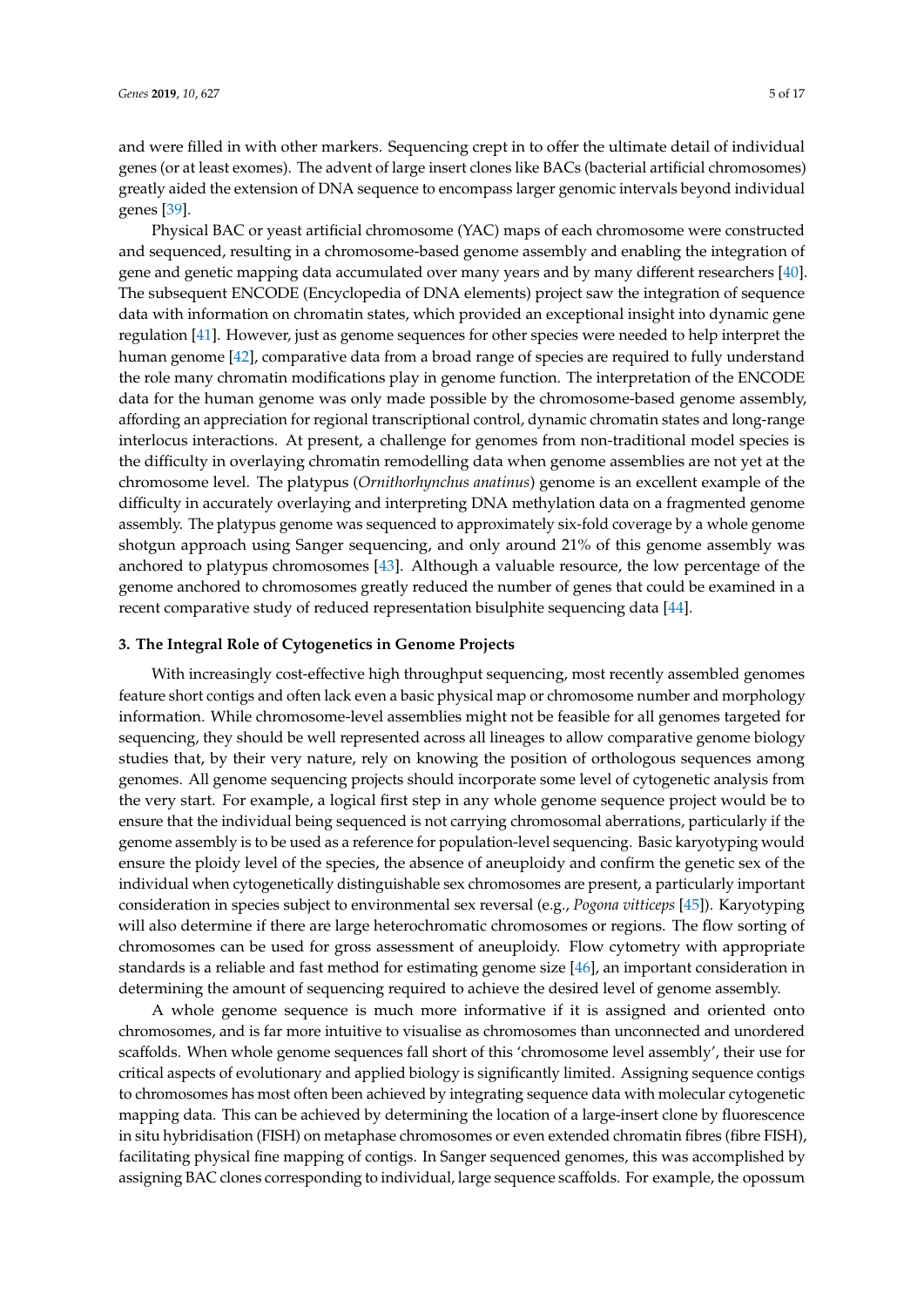genome, with a scaffold N50 (a measurement of assembly quality where 50% of scaffolds are this size or larger) of 59.8 Mb and 97% of the sequence contained in 216 scaffolds, was anchored onto the eight opossum autosomes and the X chromosome by mapping 415 BAC clones [47,48]. However, the proportion of the genome assembly assigned to chromosomes is dependent on the quality of the genome (i.e., N50 size and number of scaffolds). The platypus genome is a prime example, where the high repeat content resulted in a scaffold N50 of 957 kb, and thus only about 21% of the genome was chromosome-anchored [43]. An excellent example of where a cytogenetics approach vastly improved the accuracy of genome assembly is the tomato genome. The tomato genome, sequenced by a combination of Sanger and next generation sequencing technologies [49], benefitted greatly from the physical assignment of sequence scaffolds of BACs by FISH and confirmation by optical mapping [50]. The original tomato assembly was ordered based on a high-density linkage map. Differences in arrangement between the linkage and cytogenetic/optical maps were detected for one-third of these scaffolds, mainly in pericentric regions where a reduced level of recombination renders linkage mapping less reliable [50]. The benefits gained from assigning even a portion of the sequence to chromosomes are immense, as highlighted by the chromosomics successes listed in Table S1.

Many genomes sequenced over the past decade have used a 'shotgun' approach based on short read sequence technologies to produce a series of scaffolds, often several hundred per chromosome, which are neither anchored to, nor ordered on, the chromosomes. Anchoring every scaffold to a chromosome would be a labour-intensive task, particularly if the assembly has a higher number of scaffolds; by combining computational approaches to merge scaffolds with either cytogenetic mapping and/or PCR-based scaffold verification, chromosome-level assemblies are a more achievable exercise [9,51]. In addition, the development of universal BAC clone probe sets that can be used in a high-throughput, cross-species, multiple hybridisation approach are speeding up the process of developing cytogenetic maps [9]. The advances in sequencing technology that are producing more contiguous genome assemblies, such as the contact sequencing approach of HiC-seq (e.g., Dovetail) [17], linked-read sequencing approach (10X Genomics) [12,16], long read technologies like PacBio [13] and Oxford Nanopore [15], and optical mapping (BioNano) [12], combined with high-throughput cytogenetic methods, will place chromosome-level assemblies within reach for many species.

#### **4. The Big Questions in Genome Biology Requiring a Chromosomics Approach**

Despite the meticulous approach taken for the human genome, gaps remained in the genome sequence when the 'finished' euchromatic sequence of the human genome was published in 2004 [52]. These 'black holes' of the genome corresponded to the most repetitive regions such as, but not limited to, the critically important centromeres [53], nucleolar organiser regions (NORs) [54] and the Y chromosome [36]. Repetitive regions are some of the most rapidly evolving sequences and therefore, are among the most interesting regions of the genome. By employing a chromosomics approach, these hot spots of evolution are beginning to lose their black hole status in the human genome, as well as in other species. We discuss the fundamental questions arising from these evolutionary dynamic regions in relation to two overarching themes associated with genome evolution: genome plasticity and sex chromosome evolution.

#### *4.1. Genome Plasticity and Chromosome Evolution*

Why do species have specific karyotypes? Why do chromosome numbers vary greatly within some groups, but are largely the same in others? Why are some of the regions of the genome so well conserved? Why are genomes so extensively changed among closely related species and others strongly conserved? Why do some chromosome rearrangements appear to lead to speciation, yet others are tolerated within a species or population of species? Is the underlying mechanism responsible for chromosomal speciation the same as that leading to chromosomal rearrangements in a disease context (i.e., cancer)? These are fundamental questions regarding genome plasticity that remain unanswered,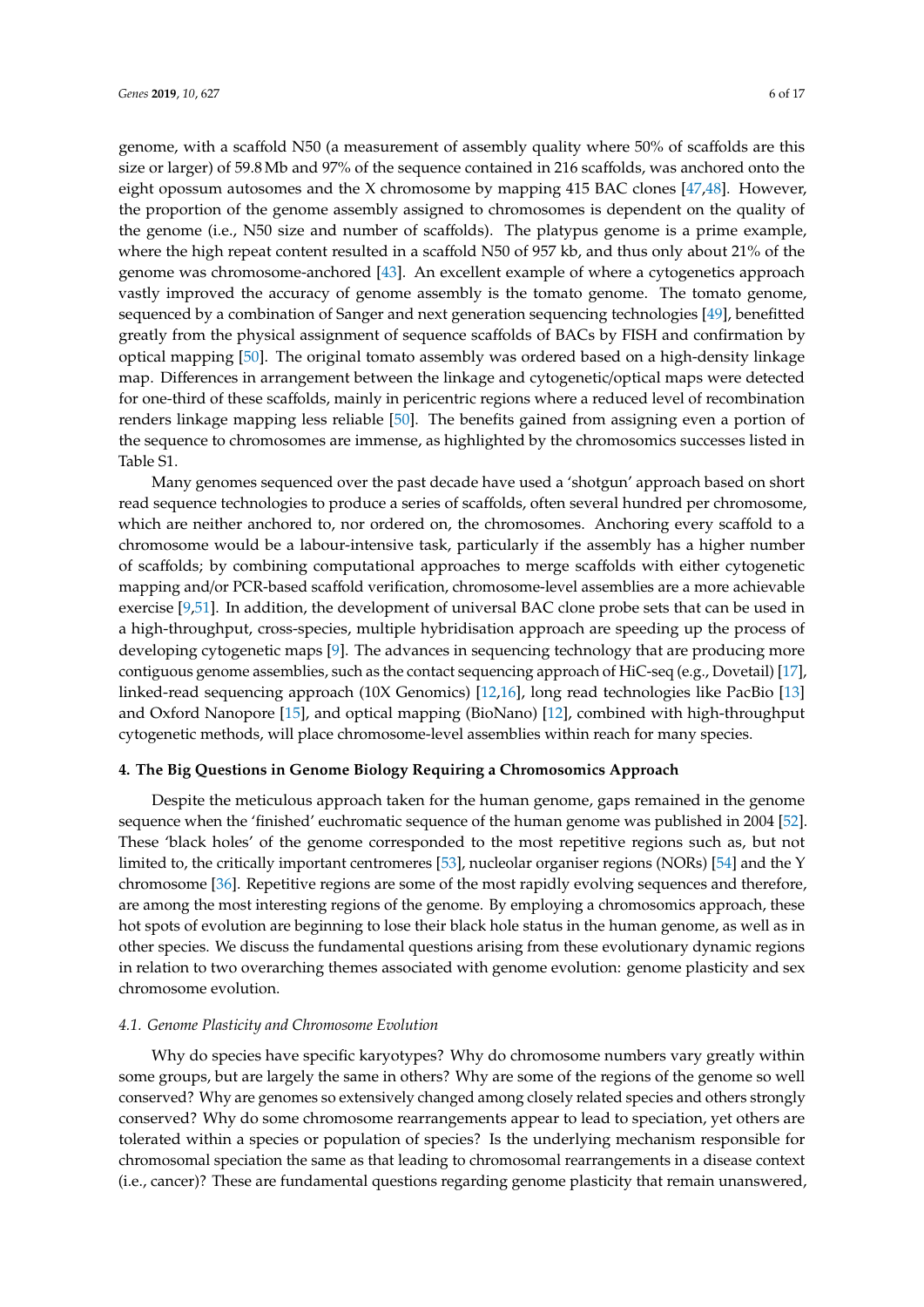and a chromosomics approach is essential for major breakthroughs. The answers to these questions will have wide-ranging impacts in the field of biology. Unlocking the genomic basis of speciation is a biological research priority, fuelled by the ongoing debate on species concepts and facilitated by the availability of an unprecedentedly large number of genomic resources.

The concept of chromosomal speciation, at one stage considered a major contributor in separating populations that differ by a structural rearrangement, was virtually abandoned in favour of theories of a gradual accumulation of mutations in 'speciation genes' (e.g., Reference [55]). The implementation of the most recent 'suppressed recombination model' [56,57] has now fuelled the field using a combination of sequence and cytogenetics [58–60]. In this context, chromosome rearrangements could have a minimal influence on fitness, but would suppress recombination, leading to the reduction of gene flow across genomic regions and to the accumulation of incompatibilities.

Understanding chromosomal speciation is also critical to determining the mechanism(s) underlying genome adaptation to environmental factors and how biodiversity is generated and transmitted to subsequent generations. With so many threatened species across the globe, understanding why some structural variants are tolerated within a population while others lead to reproductive isolation could prove important for the management of breeding programs for species conservation programs. In a disease context, a greater knowledge of the drivers of genome instability will aid research into human and animal diseases, particularly cancers.

Regions of genome instability can have dramatic effects for an organism. Despite being the subject of many studies using a range of species, the underlying molecular mechanisms resulting in genome restructuring/reshuffling are relatively poorly understood. For example, it remains unclear if chromosomal changes associated with speciation arise because there is an adaptive value to a specific chromosomal configuration, and what causes the genomic instability in the first place. The combined use of comparative genomics and cytogenetics of both closely and distantly related mammalian species has been extremely useful in defining models that explain genome structure and evolution [61–67]. Such reconstructions have revealed that the genomic regions implicated in structural evolutionary changes disrupt genomic synteny (evolutionary breakpoint regions, EBRs) and are clustered in regions more prone to breaking and reorganisation [61–63]. In searching for the origin (and consequences) of this evolutionary instability, approaches based purely on genome sequence have only revealed that EBRs are enriched for repetitive sequences, including segmental duplications and transposable elements, which provide the templates for non-allelic homologous recombination, resulting in inversions and additional structural changes [68,69]. Likewise, repetitive sequences in centromeric regions have been implicated in illegitimate recombination events forming Robertsonian fusions [62,70,71]. EBRs also typically occur in gene-dense regions, enriched with genes involved in adaptive processes, where changes to gene expression caused by a chromosomal rearrangement may provide a selective advantage [60,63,72]. Consequently, given the diversity of factors associated with EBRs, it is unlikely that the sequence composition of genomes is solely responsible for genomic instability during evolution and speciation.

As chromosomes are more than just DNA sequence, a more comprehensive approach that incorporates global genomic information on recombination rates, chromatin accessibility, gene function data and nuclear architecture is providing more insight into the factors underpinning genome instability. Of course, chromosome-level assemblies are an essential resource for accurate interpretation of the combination of all these data because, without such assemblies, we have a very limited (if any) understanding of the extent of the genomic restructuring that may have occurred between species, or between normal and disease states, that facilitated changes in global genomic features.

Furthermore, it has become clear that the interplay between the organisation of the genome and nuclear architecture is central to genome function [73]. We have seen a rapid evolution of methods by which to analyse genome organisation and nuclear architecture, moving from cytogenetic approaches, providing a direct measurement within individual cells of distances between loci, to chromosome conformation capture approaches (3C, 4C, 5C and Hi-C), which infer the contact among loci, typically in populations of cells rather than single cells [74,75]. However, comparison of the results obtained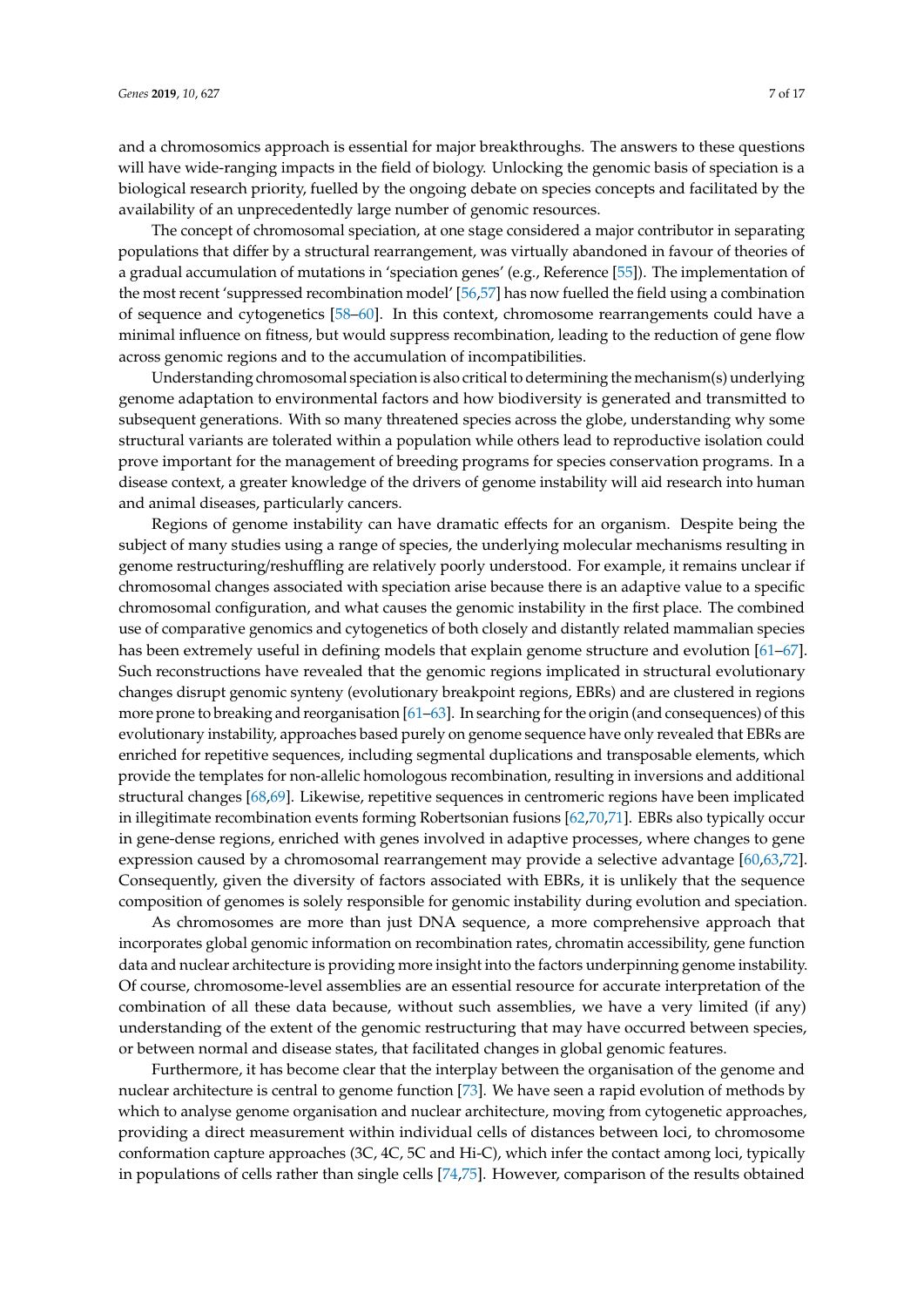from chromosome conformation capture methods and FISH analyses demonstrates that care needs to be taken when interpreting data obtained solely by one method, suggesting that the use of a combined molecular and cytogenetic approach will lead to more accurate 3D models of genome organisation [76,77].

A new model for genome rearrangements, referred to as the integrative breakage model, has A new model for genome rearrangements, referred to as the integrative breakage model, has recently been proposed, bringing together all of these features [64]. It posits that genome reshuffling recently been proposed, bringing together all of these features [64]. It posits that genome reshuffling permissiveness is influenced by (i) the physical interaction of genomic regions inside the nucleus, (ii) the permissiveness is influenced by (i) the physical interaction of genomic regions inside the nucleus, (ii) accessibility of chromatin states and (iii) the maintenance of essential genes and/or their association with long-range cis-regulatory elements (Figure 3). An initial test of the integrative breakage model using rodents has supported this model [65]. EBRs were found to not only coincide with regions enriched for repetitive sequences and genes, especially genes involved in reproduction and pheromone detection, but possessed the characteristics of open, actively transcribed chromatin. The challenge remains to use a broader spectrum of species to fully test this model and dissect the underlying mechanism for chromosomal rearrangements. Such studies will now be possible with the ability to achieve chromosome-level assemblies and obtain information on chromatin modifications and nuclear architecture for non-traditional model species. A similar approach could be extended to intraspecific comparisons, such as normal versus disease samples or samples across a population where structural variants are known.



that accompany genome reshuffling [64]. Genomes are compartmentalised into different levels of organisation that include: (i) chromosomal territories, (ii) 'open' (termed 'A')/'closed' (termed 'B') compartments inside chromosomal territories, (iii) topologically associated domains (TADs) and (iv) looping interactions. TADs, which are delimited by insulating factors such as CTCF and cohesins, harbour looping topologies that permit long-range interactions between target genes and their distal enhancers, thus providing 'regulatory neighbourhoods' within homologous syntenic blocks (HSBs). In this context, the integrative breakage model proposes that genomic regions involved in evolutionary reshuffling (evolutionary breakpoint regions, EBRs) which will likely be fixed within populations are (i) those that contain open chromatin DNA configurations and epigenetic features that could promote DNA accessibility and therefore genomic instability, and (ii) that do not disturb essential genes and/or populations are (i) those that contain open chromatin DNA configurations and epigenetic features gene expression. **Figure 3.** The integrative breakage model, a multilayer framework for the study of genome evolution that takes into account the high-level structural organisation of genomes and the functional constraints

#### 4.2. *Sex Chromosome Evolution: Genetics and Epigenetics*

variable in morphology and sequence content across the plant and animal kingdoms. The special evolutionary forces experienced by sex chromosomes have rendered them highly complex entities within the genome; thus, it remains a challenge for evolutionary biologists to disentangle the varied mechanisms involved in their evolution. There are still many fundamental questions that remain Sex chromosomes represent one of the most dynamic parts of any genome, as they are highly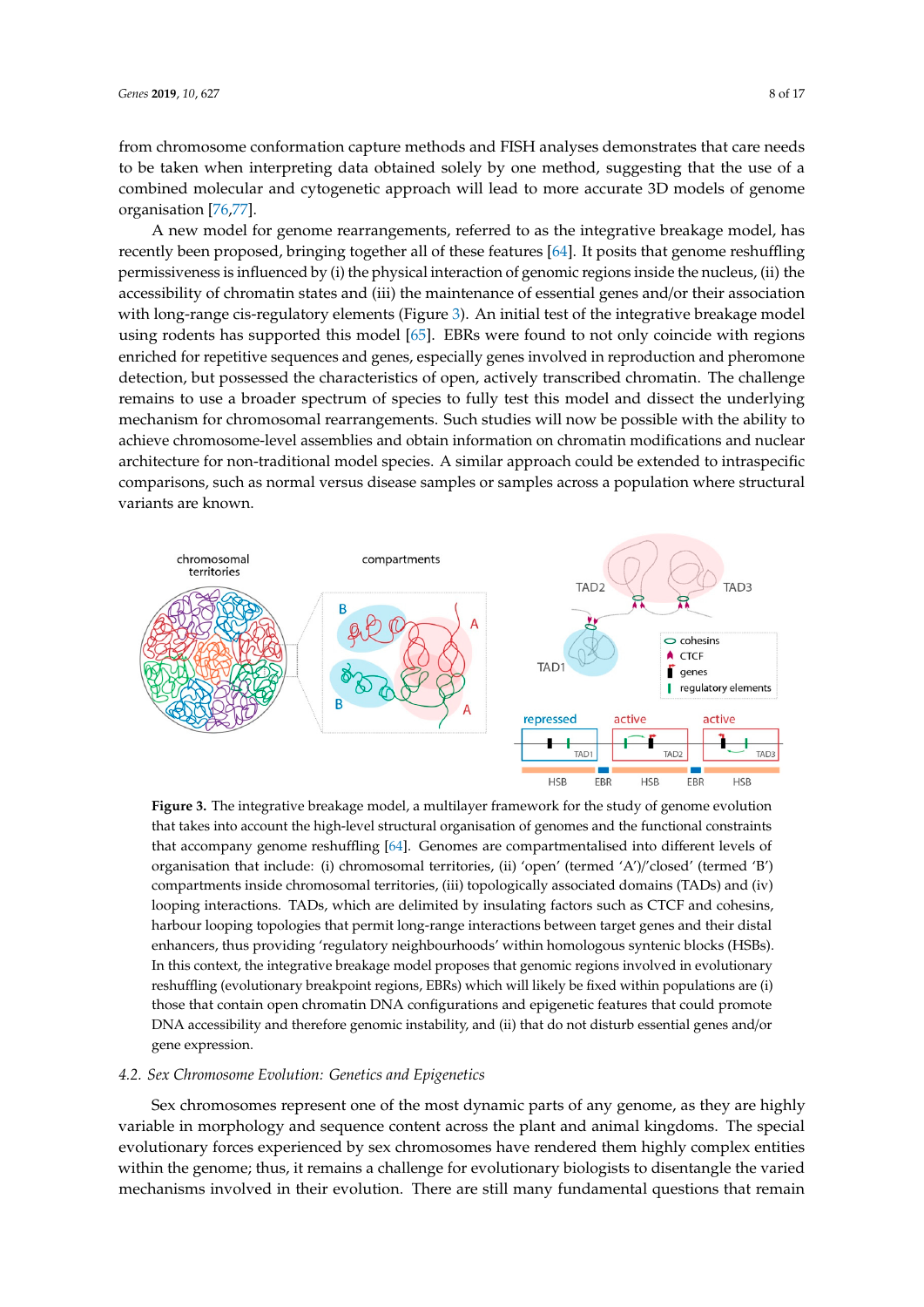unanswered because of the genomic black hole status of sex chromosomes. Why do sex chromosomes evolve and degenerate in some species but not in others? Why do sex chromosomes have a propensity to accumulate repetitive sequences that, in most cases, are species-specific? How do sex chromosomes drive speciation and hybrid incompatibilities? Why do sex chromosomes vary within a species? Why do some species have complete dosage compensation mechanisms while others do not? The complexity of sex chromosome origin, evolution and gene organisation is multilayered and cannot be understood by studying a single aspect of its biology alone. Therefore, a chromosomics approach, taking into account all aspects of cellular and molecular biology, will be essential to answering these questions.

Many genome projects were undertaken without considering the sex chromosomes, with most projects intentionally choosing to sequence the homogametic sex in order to obtain higher sequence coverage and better assembly of the X or Z chromosome, completely neglecting to obtain sequence for the Y or W, thus ignoring the complexities of sex-delimited sex chromosome variation. Simple karyotyping with basic banding analysis, or painting one sex chromosome onto the other, can be very informative about the DNA content of the sex chromosomes. Such experiments can provide valuable information to support the adoption of appropriate sequencing technologies to obtain sequences from those unique but difficult to sequence regions of the genome. In a recent review, Tomaszkiewicz et al. [78] highlighted the need to sequence sex chromosomes, and elegantly described challenges and opportunities for combining new and emerging technologies to sequence these difficult regions of the genome. Only a chromosomics approach, combining cytogenetics and appropriate sequencing platform(s), can answer the fundamental questions regarding sex chromosome evolution. As an example, a human Y chromosome of African origin was recently assembled by flow sorting nine million Y chromosomes and sequencing using the Oxford Nanopore MinION platform, resulting in a Y chromosome assembly with an N50 of 1.46Mb [79], yet this method was much more time- and cost-efficient than that used to obtain the original human Y chromosome sequence [36,80].

Determining the epigenetic status of the sex chromosomes and the genes they contain is also extremely valuable. For example, the Chinese half-smooth tongue sole (*Cynoglossus semilaevis*) is a species with genetic sex determination (ZZ males and ZW females), but with a temperature override mechanism, where exposure of developing embryos to high temperatures causes genetic ZW females to develop as males (sex reversal). The sex determining gene *dmrt1* [81] is epigenetically silenced by DNA methylation in ZW females, but not in sex-reversed ZW males, where *dmrt1* expression is upregulated, leading to initiation of the male development pathway [82].

Dosage compensation, a mechanism equalizing the expression of genes on the sex chromosomes between males and females, is epigenetically controlled. A comparison of the gene content of the X chromosomes of eutherians and marsupials would suggest that a dosage compensation mechanism, in the form of X chromosome inactivation, may be shared between these two mammalian groups, as the X chromosome of marsupials is homologous to approximately two-thirds of the X of eutherians [83]. However, epigenetic analyses point to an independent evolutionary origin of X chromosome inactivation in marsupials and eutherians [84]. Similarly, there are striking differences in the extent and mechanisms of dosage compensation between more divergent taxa. For example, *Drosophila melanogaster* increases X chromosome transcription by the binding of Male Specific Lethal (MSL) complex to the single X chromosome in males to achieve dosage compensation [85]. In contrast, many species, including insects, fishes, birds, reptiles and platypus, have incomplete dosage compensation [86]. Reports of incomplete dosage compensation have most often relied purely on a sequence-based approach to measure the average transcriptional output of the X or Z chromosome between males and females for a population of cells, which does not afford an understanding of the mechanisms that impact differential transcription. However, examination of individual cells and measures of gene copies from the two Z or X chromosomes using a technique detecting nascent transcription (RNA-FISH) provides information on a single cell basis. For example, in the homogametic sex of chicken (*Gallus gallus*) and platypus, RNA-FISH detected a portion of cells expressing a gene from one copy of the X/Z, while a portion was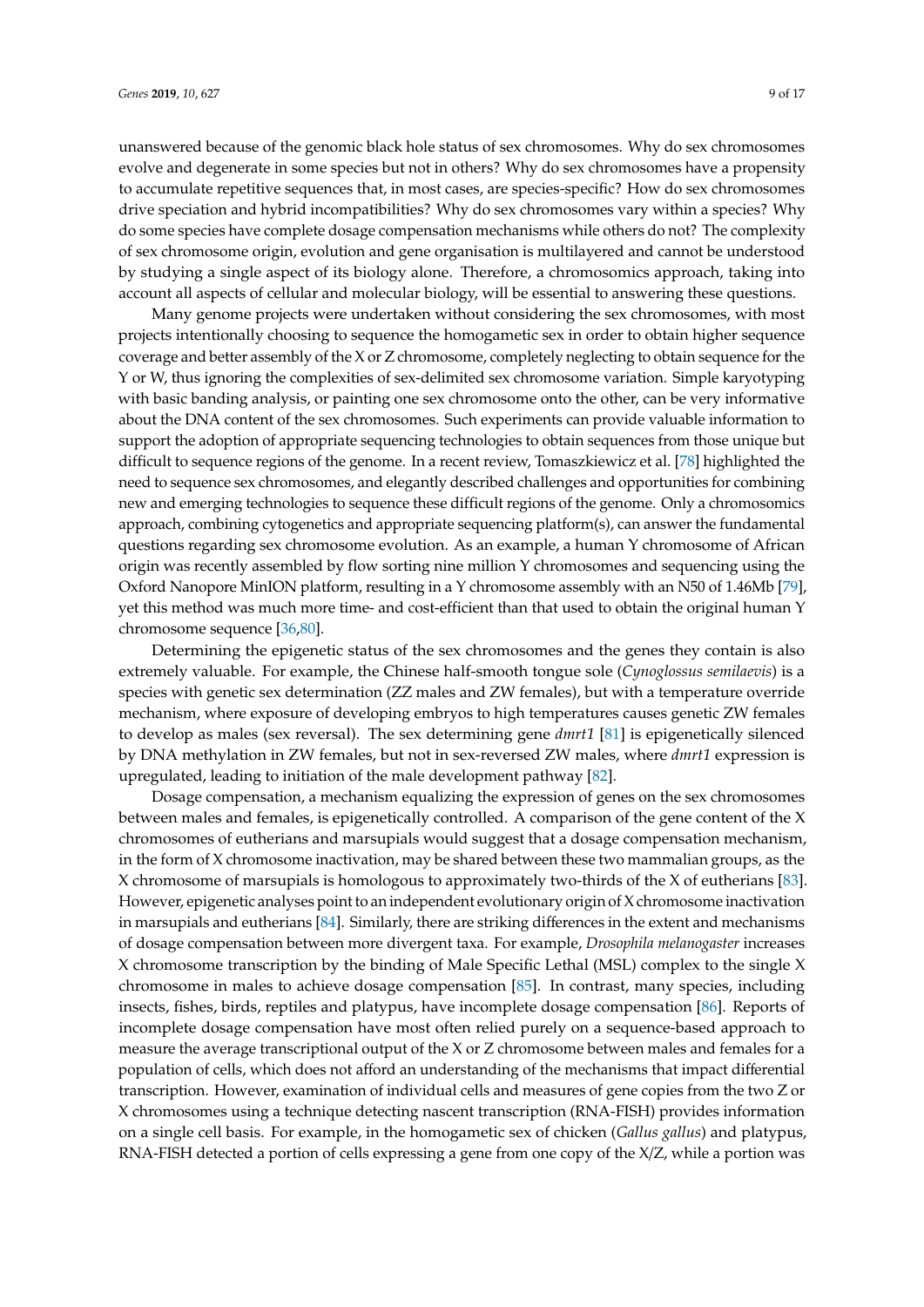expressed from both copies, which explains the incomplete dosage compensation pattern observed by transcriptome approaches measuring population of cells [87–89].

Sex chromosomes also have an impact beyond simply facilitating sex determination. In *Drosophila*, for example, polymorphisms in repetitive sequences on the Y chromosome influence gene expression of genes across the genome, particularly those involved in chromosome organisation and chromatin assembly [90,91]. Essentially, the polymorphic Y chromosome is a source of epigenetic variation in *Drosophila*. This epigenetic variation has implications for speciation. Engineered species hybrids showed either reduced fertility or rescued fertility depending on the origin of the Y chromosome and grandparental genetic background of the hybrid, suggesting that the Y chromosome may contribute to reproductive isolation [92]. The regulatory effect of the Y chromosome on gene expression is not limited to *Drosophila*, but has been demonstrated, at least for immune-related genes, in humans and mice [93,94]. This regulatory role for the Y highlights the importance of ascertaining not only the DNA sequence, but also the epigenetic status of sex chromosomes, in addition to, and in the context of, the rest of the genome.

#### **5. Challenges Ahead for Chromosomics**

Chromosomics approaches can have far greater success for answering fundamental biological questions than either genomics or cytogenetics approaches alone; this begs the question: why haven't these two fields merged more extensively? We have identified three major challenges that may be preventing a closer union of these fields.

The biggest challenge for chromosomics is the dwindling number of researchers worldwide with expertise in cytogenetics. Rejuvenating the training of cytogeneticists is essential if the potential of chromosomics as a field is to reach its full potential. At a "Cytogenetics in the Genomics Era" workshop held in 2017 at the University of Canberra, we identified a need to renew excitement in chromosomes among undergraduate and graduate students worldwide. Genetics and genomics courses are often taught by those who have little experience in or appreciation for chromosomes, perhaps leading to anxiety in students around the study of chromosome biology. The origin of this mismatch can also be found in the backgrounds of leaders in the fields of DNA sequencing and of cytogenetics. Genome sequencing researchers often have backgrounds in biochemistry, and their training may be entirely devoid of exposure to genetics. In contrast, those who gravitate to chromosome work often have a background of zoology or botany, and may perhaps have had little exposure to biochemistry. At a time when we are more aware than ever before of the important role genome organisation and nuclear architecture plays in genome function, it is imperative that students gain an understanding of, and appreciation for, the basics of chromosome biology from their first introduction to the world of genetics and genomics. This early introduction needs to be followed by reinforcement throughout their studies. Some good courses in integrated cell and molecular biology would be a step in the right direction.

Furthermore, graduate students have been attracted to the rapidly advancing world of genome sequencing, where mountains of data are now being rapidly and cheaply generated, as opposed to cytogenetics projects, where data are accumulated more slowly. We need to instil in students the incredible experience of observing the amazing structure of chromosomes under a microscope, and the importance of understanding chromosome structure and continuing to develop more high-throughput approaches to cytogenetics to keep pace with the rapidly advancing world of genome technology. The genomics field over the past decade has made major technological advances in obtaining genome sequences faster and more cheaply, driven mostly by the large community in this field. Advancements of a similar level in cytogenetics will require a larger community of researchers to drive the need for the technology. By increasing the training of researchers in cytogenetics, we not only increase the uptake of chromosomics, but generate a potential pool of people able to develop technologies to achieve cytogenetic analyses fast and cheaper.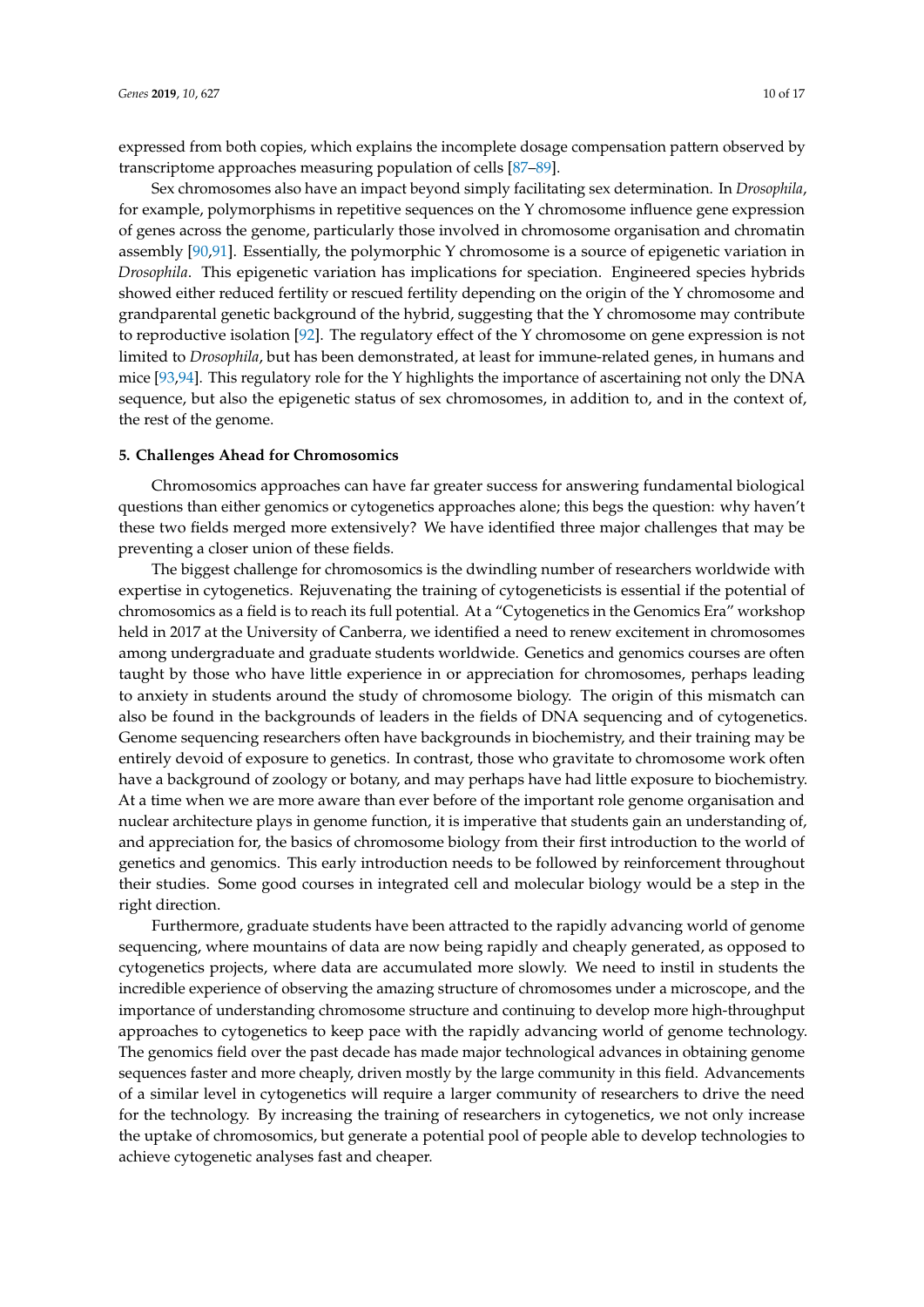A challenge for cytogeneticists is that chromosome work, which used to be the cheapest aspect of a genome project, is now the most expensive. New sequencing technology has brought down the cost of sequencing by six orders of magnitude, and the speed at which data are generated has dramatically increased. Technical innovation in cell biology, in contrast, has greatly magnified costs. High throughput really does not apply to chromosome observation or experimentation.

The second most challenging skills area for chromosomics is the need for sophisticated bioinformatics. Whole genomes can now be rapidly sequenced, but assembling the sequence is much slower, and more labour- and computationally-intensive. Likewise, overlaying genome sequence with 3D chromatin structure data often presents a computational challenge [95]. More importantly, the incorporation of cytogenetic information with genomic data is not commonly attempted. For chromosomics approaches to be more readily applied in the future, we require more bioinformaticians to be trained generally in genome assembly, as well as with an appreciation for cytogenetics.

Another challenge is ensuring samples, whether from wild species, laboratory species or clinical specimens, are collected appropriately for cytogenetic analysis. The collection of samples for DNA analysis is now routine, but the collection of material for the combination of cytogenetic and genomic analysis is not. The special requirements of samples collected for cytogenetic analysis need to be disseminated more widely. This is a relatively easy challenge to address by making a 'field guide to chromosomics' available to field researchers and a similar one to those working in a clinical setting, detailing how samples should be collected and stored for the implementation of chromosomic techniques. With the appropriate samples, a chromosomics approach could be employed to study structural and epigenetic variation at population or biogeography levels, where there is the potential to uncover the underlying genetic or epigenetic basis for adaptation to a particular environment. These data could have an impact on the conservation and management of threatened species and lead to a greater understanding of the factors underlying disease phenotypes.

#### **6. Future Opportunities**

#### *6.1. Sequencing Genome Black Holes*

Resolving highly repetitive regions of genomes, i.e., the black holes, is now possible, and we will soon have the capability to explore these previously under-represented regions of the genome to more fully understand their evolution and function. An important step towards understanding the evolution and function of repetitive regions has been the development of tools able to analyse and visualise these regions of the genome, such as RepeatExplorer [96]. Furthermore, sequencing of highly repetitive regions is now possible with long-read sequencing technology. For example, the centromeric sequence of the human Y chromosome has recently been assembled [97], demonstrating that nanopore long technology has the potential to fill in genome black holes. Likewise, combinations of different approaches where individual sex chromosomes are sequenced are proving successful in resolving at least the non-repetitive regions of sex chromosomes and identifying candidate sex-determining genes [98].

#### *6.2. Spatial Chromosome Organisation*

The importance of the territorial organisation of chromosomes (chromosome territories) in plant and animal cells was proposed over a century ago by several cytologists (reviewed in Reference [3]). We are currently at a stage where the capacity to study the changes in spatial organisation in a population of cells, or even a single cell, is possible. The recent advances in chromatin analysis, coupled with next generation sequencing (e.g., Hi-C, Chromatin Interaction Analysis by Paired-End Tag Sequencing (ChIA-PET)) and 3D and 4D FISH, live-cell and super-resolution microscopy, provide opportunities to garner a more comprehensive understanding of chromosomal activities within the nucleus contributing to gene regulation, expression and ultimate phenotypic outcomes of an individual [22–25,99]. Such a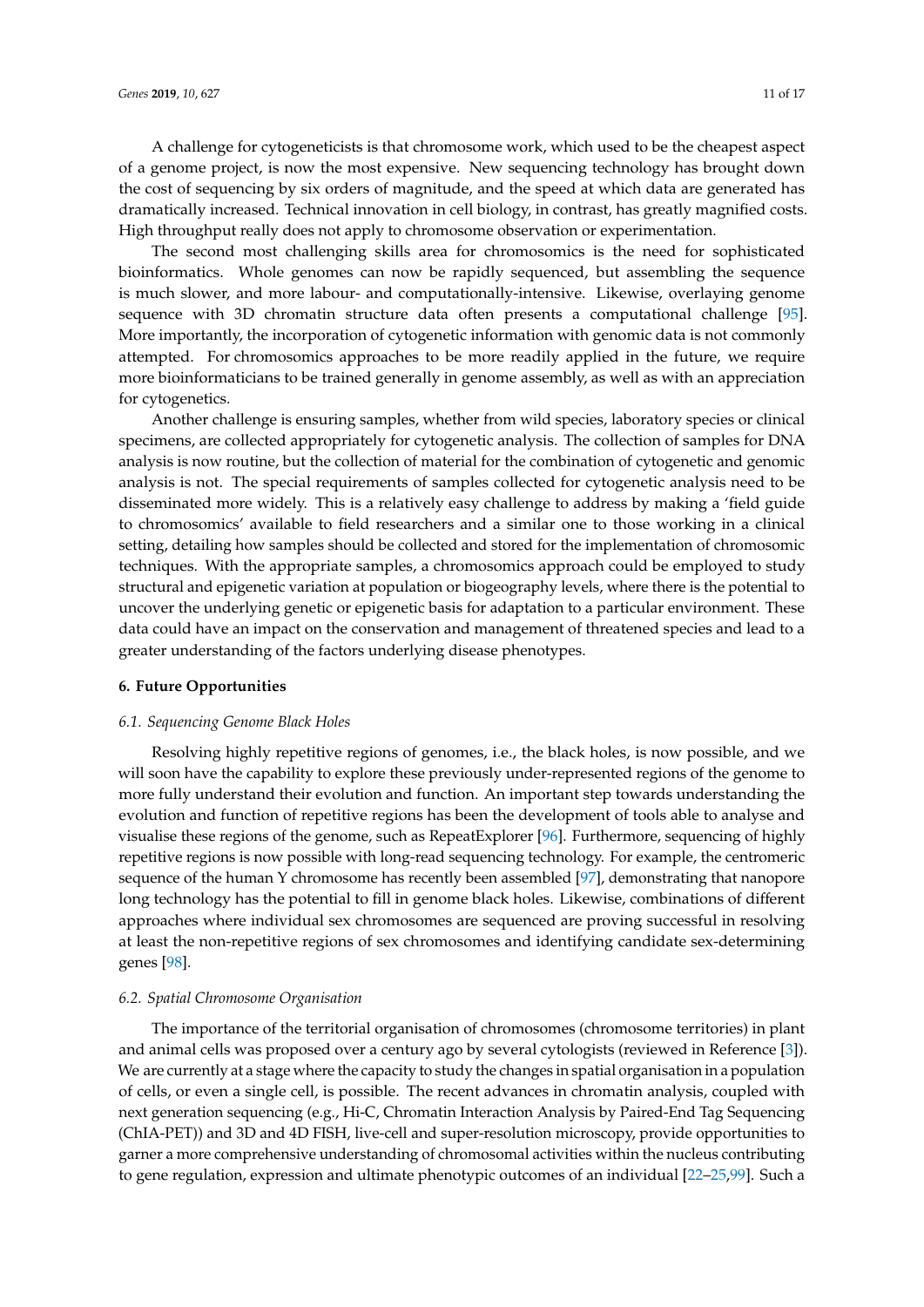chromosomics approach is already underway for the human genome with the launch of the 4D Nucleome project to understand how the changes in chromosome dynamics contribute to gene regulation in different cell types and biological states [99]. We will gain unprecedented insight into the role of the spatial organisation of chromosomes in genome evolution by extending this same approach to many more species.

#### **7. Concluding Remarks**

We are on the verge of an exciting new revolution in biology, with a change from thinking of genomes as one-dimensional entities to defining the ways every component of the genome is packaged and changes through space and time. Chromosomics is the best path forward, providing one comprehensive analysis to answer complex questions in evolution and disease contexts. However, this can only be achieved if genomicists, cytogeneticists, cell biologists and bioinformaticians commit to forming a closer union for advancing this new era in genome biology.

**Supplementary Materials:** The following are available online at http://[www.mdpi.com](http://www.mdpi.com/2073-4425/10/8/627/s1)/2073-4425/10/8/627/s1. Table S1: Examples of research questions answered with a chromosomics approach.

**Author Contributions:** The concept and idea of this review was developed during the workshop "Cytogenetics in the Genomics Era" organised by T.E. and J.E.D. at the Institute for Applied Ecology, University of Canberra, February 2017. J.E.D. and T.E. prepared the first draft after S.P., R.O., A.R-H., M.B.C., M.D.B.E., K.F., J.A.M.G., D.G., F.G., L.K., I.M., M.R., K.S. and E.W. contributed to drafting the manuscript outline. JED, S.P., R.O, A.R-H., M.B.C., M.D.B.E., K.F., J.A.M.G., D.G., F.G., L.K., I.M., M.R., K.S., E.W. and T.E. contributed to writing and revising drafts of the manuscripts. J.E.D., S.P. and A.R.-H. prepared figures. All authors approved the final version.

**Funding:** The workshop was funded by Institute for Applied Ecology, University of Canberra strategic funds awarded to T.E. and J.E.D.

**Acknowledgments:** We thank Arthur Georges, Craig Moritz, Stephen Sarre who contributed to discussions as part of the "Cytogenetics in the Genomics Era"workshop.

**Conflicts of Interest:** The authors declare no conflict of interest.

#### **References**

- 1. Claussen, U. Chromosomics. *Cytogenet. Genome Res.* **2005**, *111*, 101–106. [\[CrossRef\]](http://dx.doi.org/10.1159/000086377) [\[PubMed\]](http://www.ncbi.nlm.nih.gov/pubmed/16103649)
- 2. Winkler, H. *Verbreitung und Ursache der Parthenogenesis im Pflanzen-und Tierreiche*; Verlag von Gustav Fischer: Jena, Germany, 1920.
- 3. Traut, W.; Vogel, H.; Glöckner, G.; Hartmann, E.; Heckel, D.G. High-throughput sequencing of a single chromosome: A moth W chromosome. *Chromosom. Res.* **2013**, *21*, 491–505. [\[CrossRef\]](http://dx.doi.org/10.1007/s10577-013-9376-6) [\[PubMed\]](http://www.ncbi.nlm.nih.gov/pubmed/23949445)
- 4. Seifertova, E.; Zimmerman, L.B.; Gilchrist, M.J.; Macha, J.; Kubickova, S.; Cernohorska, H.; Zarsky, V.; Owens, N.D.L.; Sesay, A.K.; Tlapakova, T.; et al. Efficient high-throughput sequencing of a laser microdissected chromosome arm. *BMC Genom.* **2013**, *14*, 1. [\[CrossRef\]](http://dx.doi.org/10.1186/1471-2164-14-357) [\[PubMed\]](http://www.ncbi.nlm.nih.gov/pubmed/23714049)
- 5. Ma, L.; Li, W.; Song, Q. Chromosome-range whole-genome high-throughput experimental haplotyping by single-chromosome microdissection. *Methods Mol. Biol.* **2017**, *1551*, 161–169.
- 6. Makunin, A.I.; Kichigin, I.G.; Larkin, D.M.; O'Brien, P.C.M.; Ferguson-Smith, M.A.; Yang, F.; Proskuryakova, A.A.; Vorobieva, N.V.; Chernyaeva, E.N.; O'Brien, S.J.; et al. Contrasting origin of B chromosomes in two cervids (Siberian roe deer and grey brocket deer) unravelled by chromosome-specific DNA sequencing. *BMC Genom.* **2016**, *17*, 618. [\[CrossRef\]](http://dx.doi.org/10.1186/s12864-016-2933-6) [\[PubMed\]](http://www.ncbi.nlm.nih.gov/pubmed/27516089)
- 7. Murchison, E.P.; Schulz-Trieglaff, O.B.; Ning, Z.; Alexandrov, L.B.; Bauer, M.J.; Fu, B.; Hims, M.; Ding, Z.; Ivakhno, S.; Stewart, C.; et al. Genome sequencing and analysis of the Tasmanian devil and its transmissible cancer. *Cell* **2012**, *148*, 780–791. [\[CrossRef\]](http://dx.doi.org/10.1016/j.cell.2011.11.065) [\[PubMed\]](http://www.ncbi.nlm.nih.gov/pubmed/22341448)
- 8. Skinner, B.M.; Sargent, C.A.; Churcher, C.; Hunt, T.; Herrero, J.; Loveland, J.E.; Dunn, M.; Louzada, S.; Fu, B.; Chow, W.; et al. The pig X and Y Chromosomes: Structure, sequence, and evolution. *Genome Res.* **2016**, *26*, 130–139. [\[CrossRef\]](http://dx.doi.org/10.1101/gr.188839.114) [\[PubMed\]](http://www.ncbi.nlm.nih.gov/pubmed/26560630)
- 9. Damas, J.; O'Connor, R.; Farré, M.; Lenis, V.P.E.; Martell, H.J.; Mandawala, A.; Fowler, K.; Joseph, S.; Swain, M.T.; Griffin, D.K.; et al. Upgrading short read animal genome assemblies to chromosome level using comparative genomics and a universal probe set. *Genome Res.* **2017**, *27*, 875–884. [\[CrossRef\]](http://dx.doi.org/10.1101/gr.213660.116) [\[PubMed\]](http://www.ncbi.nlm.nih.gov/pubmed/27903645)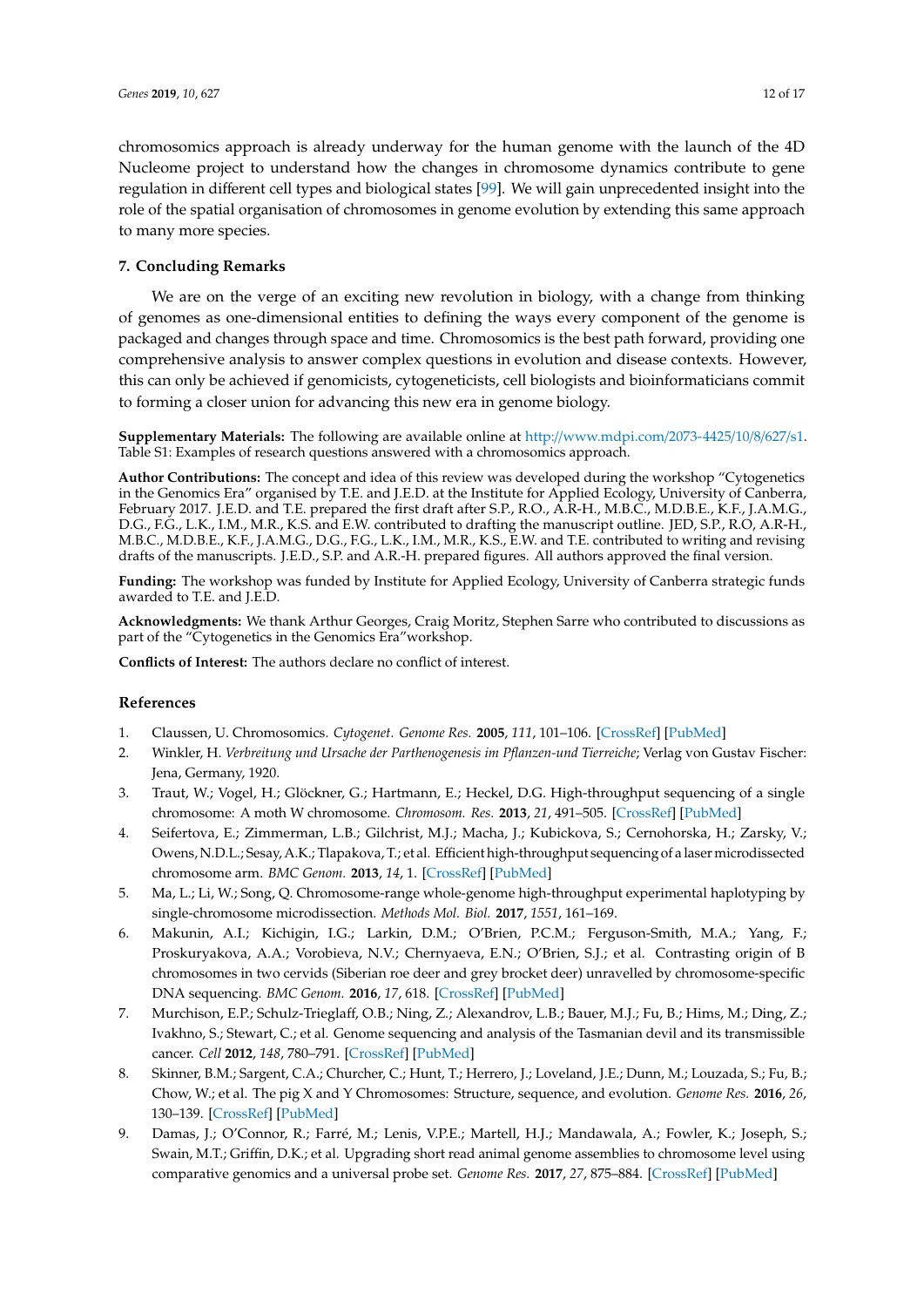- 10. Beliveau, B.J.; Boettiger, A.N.; Avendaño, M.S.; Jungmann, R.; McCole, R.B.; Joyce, E.F.; Kim-Kiselak, C.; Bantignies, F.; Fonseka, C.Y.; Erceg, J.; et al. Single-molecule super-resolution imaging of chromosomes and in situ haplotype visualization using Oligopaint FISH probes. *Nat. Commun.* **2015**, *6*, 7147. [\[CrossRef\]](http://dx.doi.org/10.1038/ncomms8147)
- 11. Lakadamyali, M.; Cosma, M.P. Advanced microscopy methods for visualizing chromatin structure. *FEBS Lett.* **2015**, *589*, 3023–3030. [\[CrossRef\]](http://dx.doi.org/10.1016/j.febslet.2015.04.012)
- 12. Mostovoy, Y.; Levy-Sakin, M.; Lam, J.; Lam, E.T.; Hastie, A.R.; Marks, P.; Lee, J.; Chu, C.; Lin, C.; Džakula, Ž.; et al. A hybrid approach for de novo human genome sequence assembly and phasing. *Nat. Methods* **2016**, *13*, 12–17. [\[CrossRef\]](http://dx.doi.org/10.1038/nmeth.3865) [\[PubMed\]](http://www.ncbi.nlm.nih.gov/pubmed/27159086)
- 13. Rhoads, A.; Au, K.F. PacBio Sequencing and Its Applications. *Genom. Proteom. Bioinform.* **2015**, *13*, 278–289. [\[CrossRef\]](http://dx.doi.org/10.1016/j.gpb.2015.08.002) [\[PubMed\]](http://www.ncbi.nlm.nih.gov/pubmed/26542840)
- 14. Magi, A.; Semeraro, R.; Mingrino, A.; Giusti, B.; D'Aurizio, R. Nanopore sequencing data analysis: State of the art, applications and challenges. *Brief. Bioinform.* **2017**, *19*, 1256–1272. [\[CrossRef\]](http://dx.doi.org/10.1093/bib/bbx062) [\[PubMed\]](http://www.ncbi.nlm.nih.gov/pubmed/28637243)
- 15. Lu, H.; Giordano, F.; Ning, Z. Oxford Nanopore MinION Sequencing and Genome Assembly. *Genom. Proteom. Bioinform.* **2016**, *14*, 265–279. [\[CrossRef\]](http://dx.doi.org/10.1016/j.gpb.2016.05.004) [\[PubMed\]](http://www.ncbi.nlm.nih.gov/pubmed/27646134)
- 16. Zheng, G.X.Y.; Lau, B.T.; Schnall-Levin, M.; Jarosz, M.; Bell, J.M.; Hindson, C.M.; Kyriazopoulou-Panagiotopoulou, S.; Masquelier, D.A.; Merrill, L.; Terry, J.M.; et al. Haplotyping germline and cancer genomes with high-throughput linked-read sequencing. *Nat. Biotechnol.* **2016**, *34*, 303–311. [\[CrossRef\]](http://dx.doi.org/10.1038/nbt.3432) [\[PubMed\]](http://www.ncbi.nlm.nih.gov/pubmed/26829319)
- 17. Putnam, N.H.; Connell, B.O.; Stites, J.C.; Rice, B.J.; Hartley, P.D.; Sugnet, C.W.; Haussler, D.; Rokhsar, D.S. Chromosome-scale shotgun assembly using an in vitro method for long-range linkage. *Genome Res.* **2016**, *26*, 342–350. [\[CrossRef\]](http://dx.doi.org/10.1101/gr.193474.115) [\[PubMed\]](http://www.ncbi.nlm.nih.gov/pubmed/26848124)
- 18. Dudchenko, O.; Batra, S.S.; Omer, A.D.; Nyquist, S.K.; Hoeger, M.; Durand, N.C.; Shamim, M.S.; Machol, I.; Lander, E.S.; Aiden, A.P. De novo assembly of the *Aedes aegypti* genome using Hi-C yields chromosome-length scaffolds. *Science* **2017**, *10*, 92–95. [\[CrossRef\]](http://dx.doi.org/10.1126/science.aal3327) [\[PubMed\]](http://www.ncbi.nlm.nih.gov/pubmed/28336562)
- 19. Fullwood, M.J.; Liu, M.H.; Pan, Y.F.; Liu, J.; Xu, H.; Mohamed, Y.B.; Orlov, Y.L.; Velkov, S.; Ho, A.; Mei, P.H.; et al. An oestrogen-receptor-α-bound human chromatin interactome. *Nature* **2009**, *462*, 58–64. [\[CrossRef\]](http://dx.doi.org/10.1038/nature08497) [\[PubMed\]](http://www.ncbi.nlm.nih.gov/pubmed/19890323)
- 20. Cremer, T.; Cremer, C. Rise, fall and resurrection of chromosome territories: A historical perspective. Part II. Fall and resurrection of chromosome territories during the 1950s to 1980s. Part III. Chromosome territories and the functional nuclear architecture: Experiments and models from the 1990s to the present. *Eur. J. Histochem.* **2006**, *50*, 223–272.
- 21. Gibcus, J.H.; Samejima, K.; Goloborodko, A.; Samejima, I.; Naumova, N.; Nuebler, J.; Kanemaki, M.T.; Xie, L.; Paulson, J.R.; Earnshaw, W.C.; et al. A pathway for mitotic chromosome formation. *Science* **2018**, *359*, eaao6135. [\[CrossRef\]](http://dx.doi.org/10.1126/science.aao6135)
- 22. Naumova, N.; Imakaev, M.; Fudenberg, G.; Zhan, Y.; Lajoie, B.R.; Mirny, L.A.; Dekker, J. Organization of the mitotic chromosome. *Science* **2013**, *342*, 948–953. [\[CrossRef\]](http://dx.doi.org/10.1126/science.1236083)
- 23. Patel, L.; Kang, R.; Rosenberg, S.C.; Qiu, Y.; Raviram, R.; Chee, S.; Hu, R.; Ren, B.; Cole, F.; Corbett, K.D. Dynamic reorganization of the genome shapes the recombination landscape in meiotic prophase. *Nat. Struct. Mol. Biol.* **2019**, *26*, 164–174. [\[CrossRef\]](http://dx.doi.org/10.1038/s41594-019-0187-0) [\[PubMed\]](http://www.ncbi.nlm.nih.gov/pubmed/30778236)
- 24. Alavattam, K.G.; Maezawa, S.; Sakashita, A.; Khoury, H.; Barski, A.; Kaplan, N.; Namekawa, S.H. Attenuated chromatin compartmentalization in meiosis and its maturation in sperm development. *Nat. Struct. Mol. Biol.* **2019**, *26*, 175–184. [\[CrossRef\]](http://dx.doi.org/10.1038/s41594-019-0189-y) [\[PubMed\]](http://www.ncbi.nlm.nih.gov/pubmed/30778237)
- 25. Vara, C.; Paytuví-Gallart, A.; Cuartero, Y.; Le Dily, F.; Garcia, F.; Salvà-Castro, J.; Gómez-H, L.; Julià, E.; Moutinho, C.; Aiese Cigliano, R.; et al. Three-dimensional genomic structure and cohesin occupancy correlate with transcriptional activity during spermatogenesis. *Cell Rep.* **2019**, *28*, 352–367. [\[CrossRef\]](http://dx.doi.org/10.1016/j.celrep.2019.06.037) [\[PubMed\]](http://www.ncbi.nlm.nih.gov/pubmed/31291573)
- 26. Poonperm, R.; Takata, H.; Hamano, T.; Matsuda, A.; Uchiyama, S.; Hiraoka, Y.; Fukui, K. Chromosome scaffold is a double-stranded assembly of scaffold proteins. *Sci. Rep.* **2015**, *5*, 11916. [\[CrossRef\]](http://dx.doi.org/10.1038/srep11916) [\[PubMed\]](http://www.ncbi.nlm.nih.gov/pubmed/26132639)
- 27. Wako, T.; Fukuda, M.; Furushima-Shimogawara, R.; Belyaev, N.D.; Turner, B.M.; Fukui, K. Comparative analysis of topographic distribution of acetylated histone H4 by using confocal microscopy and a deconvolution system. *Anal. Chim. Acta* **1998**, *365*, 9–17. [\[CrossRef\]](http://dx.doi.org/10.1016/S0003-2670(97)00619-3)
- 28. Nir, G.; Farabella, I.; Pérez Estrada, C.; Ebeling, C.G.; Beliveau, B.J.; Sasaki, H.M.; Lee, S.H.; Nguyen, S.C.; McCole, R.B.; Chattoraj, S.; et al. Walking along chromosomes with super-resolution imaging, contact maps, and integrative modeling. *PLoS Genet.* **2018**, *14*, 1–35. [\[CrossRef\]](http://dx.doi.org/10.1371/journal.pgen.1007872) [\[PubMed\]](http://www.ncbi.nlm.nih.gov/pubmed/30586358)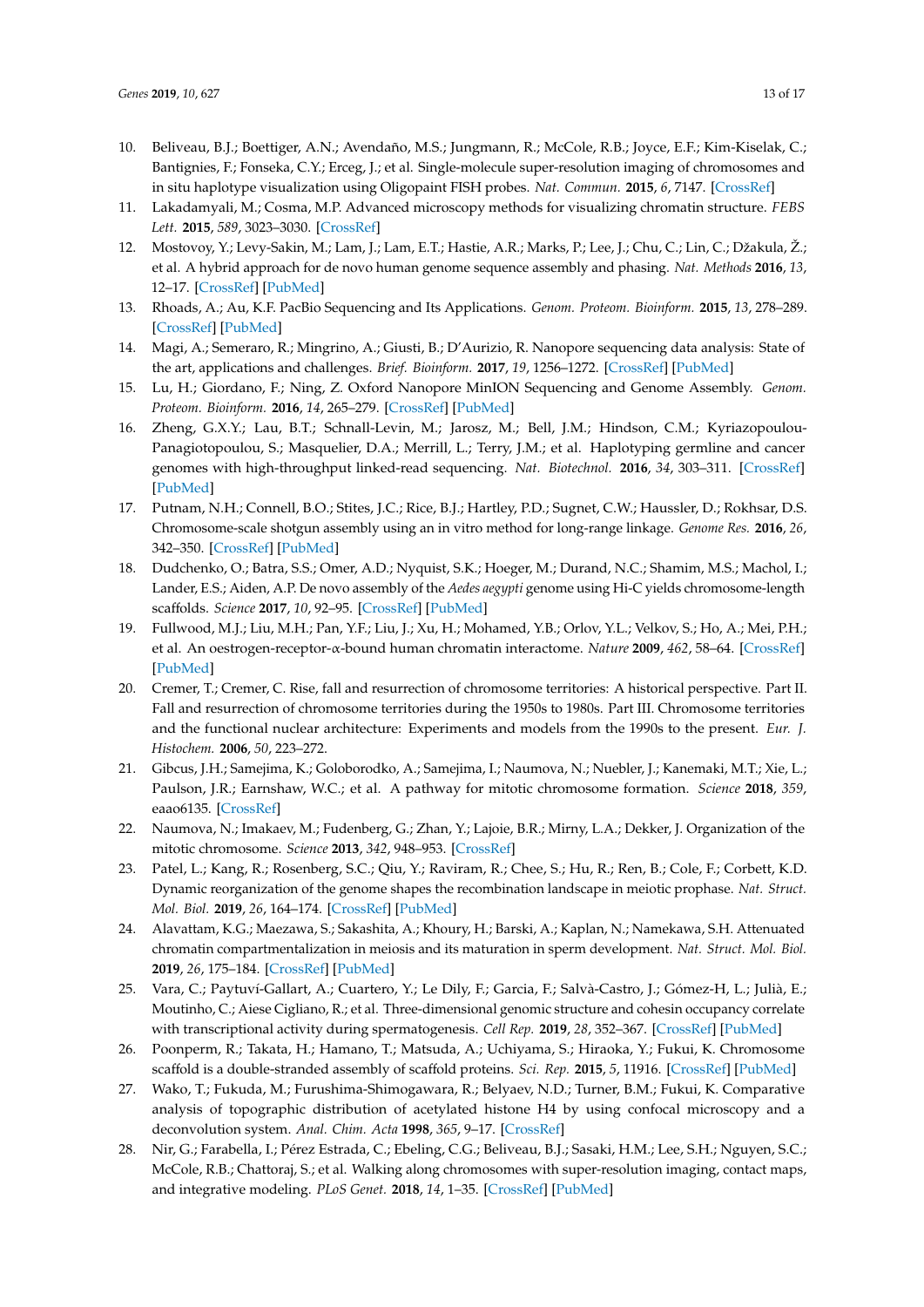- 29. Nowell, P.C.; Hungerford, D.A. Chromosome studies on normal and leukemic human leukocytes. *J. Natl. Cancer Inst.* **1960**, *25*, 85–109.
- 30. Rowley, J.D. A new consistent chromosomal abnormality in chronic myelogenous leukaemia identified by quinacrine fluorescence and Giemsa staining. *Nature* **1973**, *243*, 290. [\[CrossRef\]](http://dx.doi.org/10.1038/243290a0)
- 31. Shtivelman, E.; Lifshitz, B.; Gale, R.P.; Canaani, E. Fused transcript of abl and bcr genes in chronic myelogenous leukaemia. *Nature* **1985**, *315*, 550–554. [\[CrossRef\]](http://dx.doi.org/10.1038/315550a0)
- 32. Humphray, S.J.; Oliver, K.; Hunt, A.R.; Plumb, R.W.; Loveland, J.E.; Howe, K.L.; Andrews, T.D.; Searle, S.; Hunt, S.E.; Scott, C.E.; et al. DNA sequence and analysis of human chromosome 9. *Nature* **2004**, *429*, 369–374. [\[CrossRef\]](http://dx.doi.org/10.1038/nature02465) [\[PubMed\]](http://www.ncbi.nlm.nih.gov/pubmed/15164053)
- 33. Dunham, I.; Shimizu, N.; Roe, B.A.; Chissoe, S.; Dunham, I.; Hunt, A.R.; Collins, J.E.; Bruskiewich, R.; Beare, D.M.; Clamp, M.; et al. The DNA sequence of human chromosome 22. *Nature* **1999**, *402*, 489–495. [\[CrossRef\]](http://dx.doi.org/10.1038/990031) [\[PubMed\]](http://www.ncbi.nlm.nih.gov/pubmed/10591208)
- 34. Foster, J.W.; Graves, J.A.M. An SRY-related sequence on the marsupial X chromosome: Implications for the evolution of the mammalian testis-determining gene. *Proc. Natl. Acad. Sci. USA* **1994**, *91*, 1927–1931. [\[CrossRef\]](http://dx.doi.org/10.1073/pnas.91.5.1927) [\[PubMed\]](http://www.ncbi.nlm.nih.gov/pubmed/8127908)
- 35. Sinclair, A.H.; Berta, P.; Palmer, M.S.; Hawkins, J.R.; Griffiths, B.L.; Smith, M.J.; Foster, J.W.; Frischauf, A.M.; Lovell-Badge, R.; Goodfellow, P.N. A gene from the human sex-determining region encodes a protein with homology to a conserved DNA-binding motif. *Nature* **1990**, *346*, 240–244. [\[CrossRef\]](http://dx.doi.org/10.1038/346240a0) [\[PubMed\]](http://www.ncbi.nlm.nih.gov/pubmed/1695712)
- 36. Skaletsky, H.; Kuroda-Kawaguchi, T.; Minx, P.J.; Cordum, H.S.; Hillier, L.; Brown, L.G.; Repping, S.; Pyntikova, T.; Ali, J.; Bieri, T.; et al. The male-specific region of the human Y chromosome is a mosaic of discrete sequence classes. *Nature* **2003**, *423*, 825–837. [\[CrossRef\]](http://dx.doi.org/10.1038/nature01722) [\[PubMed\]](http://www.ncbi.nlm.nih.gov/pubmed/12815422)
- 37. Koopman, P.; Gubbay, J.; Vivian, N.; Goodfellow, P.; Lovell-Badge, R. Male development of chromosomally female mice transgenic for Sry. *Nature* **1991**, *351*, 117–121. [\[CrossRef\]](http://dx.doi.org/10.1038/351117a0) [\[PubMed\]](http://www.ncbi.nlm.nih.gov/pubmed/2030730)
- 38. Page, D.C.; Mosher, R.; Simpson, E.M.; Fisher, E.M.C.; Mardon, G.; Pollack, J.; McGillivray, B.; de la Chapelle, A.; Brown, L.G. The sex-determining region of the human Y chromosome encodes a finger protein. *Cell* **1987**, *27*, 67–82. [\[CrossRef\]](http://dx.doi.org/10.1016/0092-8674(87)90595-2)
- 39. McPherson, J.D.; Marra, M.; Hillier, L.D.; Waterston, R.H.; Chinwalla, A.; Wallis, J.; Sekhon, M.; Wylie, K.; Mardis, E.R.; Wilson, R.K.; et al. A physical map of the human genome. *Nature* **2001**, *409*, 934–941.
- 40. International Human Genome Sequencing Consortium Initial sequencing and analysis of the human genome. *Nature* **2001**, *409*, 860–921. [\[CrossRef\]](http://dx.doi.org/10.1038/35057062) [\[PubMed\]](http://www.ncbi.nlm.nih.gov/pubmed/11237011)
- 41. Bernstein, B.E.; Birney, E.; Dunham, I.; Green, E.D.; Gunter, C.; Snyder, M. An integrated encyclopedia of DNA elements in the human genome. *Nature* **2012**, *489*, 57–74.
- 42. Green, P. 2x genomes—Does depth matter? *Genome Res.* **2007**, *17*, 1547–1549. [\[CrossRef\]](http://dx.doi.org/10.1101/gr.7050807) [\[PubMed\]](http://www.ncbi.nlm.nih.gov/pubmed/17975171)
- 43. Warren, W.C.; Hillier, L.W.; Marshall Graves, J.A.; Birney, E.; Ponting, C.P.; Grützner, F.; Belov, K.; Miller, W.; Clarke, L.; Chinwalla, A.T.; et al. Genome analysis of the platypus reveals unique signatures of evolution. *Nature* **2008**, *453*, 175–183. [\[CrossRef\]](http://dx.doi.org/10.1038/nature07253) [\[PubMed\]](http://www.ncbi.nlm.nih.gov/pubmed/18464734)
- 44. Waters, S.A.; Livernois, A.M.; Patel, H.; O'Meally, D.; Craig, J.M.; Graves, J.A.M.; Suter, C.M.; Waters, P.D. Landscape of DNA methylation on the marsupial X. *Mol. Biol. Evol.* **2018**, *35*, 431–439. [\[CrossRef\]](http://dx.doi.org/10.1093/molbev/msx297)
- 45. Georges, A.; Li, Q.; Lian, J.; Meally, D.O.; Deakin, J.; Wang, Z.; Zhang, P.; Fujita, M.; Patel, H.R.; Holleley, C.E.; et al. High-coverage sequencing and annotated assembly of the genome of the Australian dragon lizard *Pogona vitticeps*. *Gigascience* **2015**, *4*, 45. [\[CrossRef\]](http://dx.doi.org/10.1186/s13742-015-0085-2) [\[PubMed\]](http://www.ncbi.nlm.nih.gov/pubmed/26421146)
- 46. Doležel, J.; Greilhuber, J.; Suda, J. Estimation of nuclear DNA content in plants using flow cytometry. *Nat. Protoc.* **2007**, *2*, 2233–2244. [\[CrossRef\]](http://dx.doi.org/10.1038/nprot.2007.310) [\[PubMed\]](http://www.ncbi.nlm.nih.gov/pubmed/17853881)
- 47. Duke, S.E.; Samollow, P.B.; Mauceli, E.; Lindblad-Toh, K.; Breen, M. Integrated cytogenetic BAC map of the genome of the gray, short-tailed opossum, *Monodelphis domestica*. *Chromosom. Res.* **2007**, *15*, 361–370. [\[CrossRef\]](http://dx.doi.org/10.1007/s10577-007-1131-4) [\[PubMed\]](http://www.ncbi.nlm.nih.gov/pubmed/17406991)
- 48. Mikkelsen, T.S.; Wakefield, M.J.; Aken, B.; Amemiya, C.T.; Chang, J.L.; Duke, S.; Garber, M.; Gentles, A.J.; Goodstadt, L.; Heger, A.; et al. Genome of the marsupial *Monodelphis domestica* reveals innovation in non-coding sequences. *Nature* **2007**, *447*, 167–177. [\[CrossRef\]](http://dx.doi.org/10.1038/nature05805) [\[PubMed\]](http://www.ncbi.nlm.nih.gov/pubmed/17495919)
- 49. The Tomato Genome Consortium. The tomato genome sequence provides insights into fleshy fruit evolution. *Nature* **2012**, *485*, 635–641. [\[CrossRef\]](http://dx.doi.org/10.1038/nature11119)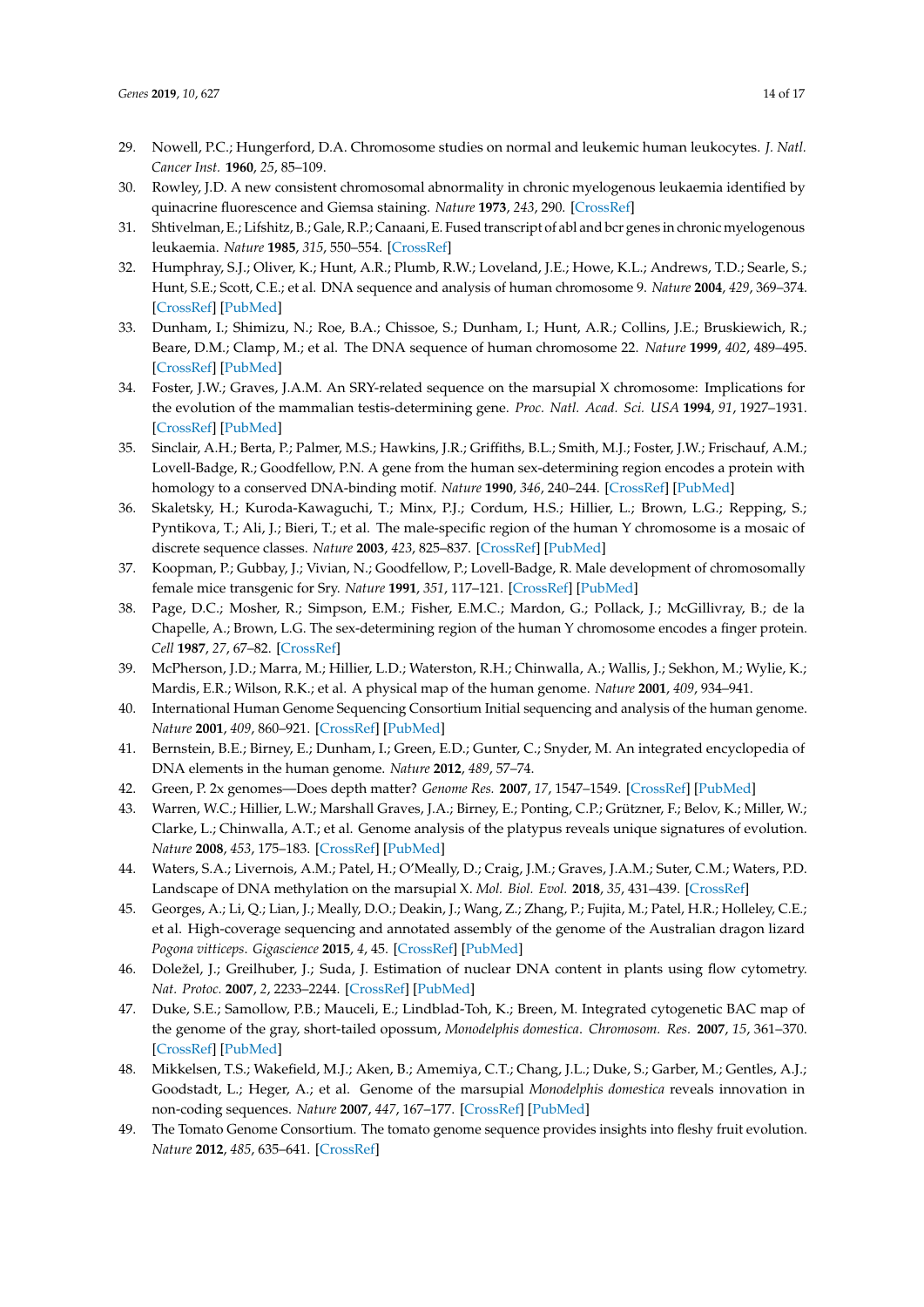- 50. Shearer, L.A.; Anderson, L.K.; de Jong, H.; Smit, S.; Goicoechea, J.L.; Roe, B.A.; Hua, A.; Giovannoni, J.J.; Stack, S.M. Fluorescence in situ hybridization and optical mapping to correct scaffold arrangement in the tomato genome. *G3* **2014**, *4*, 1395–1405. [\[CrossRef\]](http://dx.doi.org/10.1534/g3.114.011197)
- 51. Deakin, J.E.; Edwards, M.J.; Patel, H.; O'Meally, D.; Lian, J.; Stenhouse, R.; Ryan, S.; Livernois, A.M.; Azad, B.; Holleley, C.E.; et al. Anchoring genome sequence to chromosomes of the central bearded dragon (*Pogona vitticeps*) enables reconstruction of ancestral squamate macrochromosomes and identifies sequence content of the Z chromosome. *BMC Genom.* **2016**, *17*, 447. [\[CrossRef\]](http://dx.doi.org/10.1186/s12864-016-2774-3)
- 52. Collins, F.S.; Lander, E.S.; Rogers, J.; Waterson, R.H. Finishing the euchromatic sequence of the human genome. *Nature* **2004**, *431*, 931–945.
- 53. Miga, K.H. The promises and challenges of genomic studies of human centromeres. *Prog. Mol. Subcell. Biol.* **2017**, *56*, 285–304. [\[PubMed\]](http://www.ncbi.nlm.nih.gov/pubmed/28840242)
- 54. McStay, B. Nucleolar organizer regions: Genomic 'dark matter' requiring illumination. *Genes Dev.* **2016**, *30*, 1598–1610. [\[CrossRef\]](http://dx.doi.org/10.1101/gad.283838.116) [\[PubMed\]](http://www.ncbi.nlm.nih.gov/pubmed/27474438)
- 55. Presgraves, D.C.; Balagopalan, L.; Abmayr, S.M.; Orr, H.A. Adaptive evolution drives divergence of a hybrid inviability gene between two species of *Drosophila*. *Nature* **2003**, *423*, 715–719. [\[CrossRef\]](http://dx.doi.org/10.1038/nature01679) [\[PubMed\]](http://www.ncbi.nlm.nih.gov/pubmed/12802326)
- 56. Noor, M.A.F.; Grams, K.L.; Bertucci, L.A.; Reiland, J. Chromosomal inversions and the reproductive isolation of species. *Proc. Natl. Acad. Sci. USA* **2001**, *98*, 12084–12088. [\[CrossRef\]](http://dx.doi.org/10.1073/pnas.221274498) [\[PubMed\]](http://www.ncbi.nlm.nih.gov/pubmed/11593019)
- 57. Rieseberg, L.H. Chromosomal rearrangements and speciation. *Trends Ecol. Evol.* **2001**, *16*, 351–358. [\[CrossRef\]](http://dx.doi.org/10.1016/S0169-5347(01)02187-5)
- 58. Dumas, D.; Britton-Davidian, J. Chromosomal rearrangements and evolution of recombination: Comparison of chiasma distribution patterns in standard and Robertsonian populations of the house mouse. *Genetics* **2002**, *162*, 1355–1366. [\[PubMed\]](http://www.ncbi.nlm.nih.gov/pubmed/12454079)
- 59. Farré, M.; Micheletti, D.; Ruiz-Herrera, A. Recombination rates and genomic shuffling in human and chimpanzee—A new twist in the chromosomal speciation theory. *Mol. Biol. Evol.* **2013**, *30*, 853–864. [\[CrossRef\]](http://dx.doi.org/10.1093/molbev/mss272) [\[PubMed\]](http://www.ncbi.nlm.nih.gov/pubmed/23204393)
- 60. Ullastres, A.; Farré, M.; Capilla, L.; Ruiz-Herrera, A. Unraveling the effect of genomic structural changes in the rhesus macaque—implications for the adaptive role of inversions. *BMC Genom.* **2014**, *15*, 530. [\[CrossRef\]](http://dx.doi.org/10.1186/1471-2164-15-530) [\[PubMed\]](http://www.ncbi.nlm.nih.gov/pubmed/24969235)
- 61. Murphy, W.J.; Larkin, D.M.; Everts-van der Wind, A.; Bourque, G.; Tesler, G.; Auvil, L.; Beever, J.E.; Chowdhary, B.P.; Galibert, F.; Gatzke, L.; et al. Dynamics of mammalian chromosome evolution inferred from multispecies comparative maps. *Science* **2005**, *309*, 613–617. [\[CrossRef\]](http://dx.doi.org/10.1126/science.1111387) [\[PubMed\]](http://www.ncbi.nlm.nih.gov/pubmed/16040707)
- 62. Ruiz-Herrera, A.; Castresana, J.; Robinson, T.J. Is mammalian chromosomal evolution driven by regions of genome fragility? *Genome Biol.* **2006**, *7*, R115. [\[CrossRef\]](http://dx.doi.org/10.1186/gb-2006-7-12-r115) [\[PubMed\]](http://www.ncbi.nlm.nih.gov/pubmed/17156441)
- 63. Larkin, D.M.; Pape, G.; Donthu, R.; Auvil, L.; Welge, M.; Lewin, H.A. Breakpoint regions and homologous synteny blocks in chromosomes have different evolutionary histories. *Genome Res.* **2009**, *19*, 770–777. [\[CrossRef\]](http://dx.doi.org/10.1101/gr.086546.108) [\[PubMed\]](http://www.ncbi.nlm.nih.gov/pubmed/19342477)
- 64. Farré, M.; Robinson, T.J.; Ruiz-Herrera, A. An Integrative Breakage Model of genome architecture, reshuffling and evolution: The Integrative Breakage Model of genome evolution, a novel multidisciplinary hypothesis for the study of genome plasticity. *BioEssays* **2015**, *37*, 479–488. [\[CrossRef\]](http://dx.doi.org/10.1002/bies.201400174) [\[PubMed\]](http://www.ncbi.nlm.nih.gov/pubmed/25739389)
- 65. Capilla, L.; Sánchez-Guillén, R.A.; Farré, M.; Paytuví-Gallart, A.; Malinverni, R.; Ventura, J.; Larkin, D.M.; Ruiz-Herrera, A. Mammalian comparative genomics reveals genetic and epigenetic features associated with genome reshuffling in rodentia. *Genome Biol. Evol.* **2016**, *8*, 3703–3717. [\[CrossRef\]](http://dx.doi.org/10.1093/gbe/evw276) [\[PubMed\]](http://www.ncbi.nlm.nih.gov/pubmed/28175287)
- 66. Froenicke, L.; Graphodatsky, A.; Müller, S.; Lyons, L.A.; Robinson, T.J.; Volleth, M.; Yang, F.; Wienberg, J. Are molecular cytogenetics and bioinformatics suggesting diverging models of ancestral mammalian genomes ? *Genome Res.* **2006**, *16*, 306–310. [\[CrossRef\]](http://dx.doi.org/10.1101/gr.3955206)
- 67. Kim, J.; Farre, M.; Auvil, L.; Capitanu, B.; Larkin, D.M.; Ma, J.; Lewin, H.A. Reconstruction and evolutionary history of eutherian chromosomes. *Proc. Natl. Acad. Sci. USA* **2017**, *114*, E5379–E5388. [\[CrossRef\]](http://dx.doi.org/10.1073/pnas.1702012114) [\[PubMed\]](http://www.ncbi.nlm.nih.gov/pubmed/28630326)
- 68. Bailey, J.A.; Baertsch, R.; Kent, W.J.; Haussler, D.; Eichler, E.E. Hotspots of mammalian chromosomal evolution. *Genome Biol.* **2004**, *5*, R23. [\[CrossRef\]](http://dx.doi.org/10.1186/gb-2004-5-4-r23)
- 69. Batzer, M.A. The impact of retrotransposons on human genome evolution. *Nat. Rev. Genet.* **2009**, *10*, 691–703.
- 70. Slijepcevic, P. Telomeres and mechanisms of Robertsonian fusion. *Chromosoma* **1998**, *107*, 136–140. [\[CrossRef\]](http://dx.doi.org/10.1007/s004120050289)
- 71. Garagna, S.; Page, J.; Fernandez-Donoso, R.; Zuccotti, M.; Searle, J.B. The Robertsonian phenomenon in the house mouse: Mutation, meiosis and speciation. *Chromosoma* **2014**, *123*, 529–544. [\[CrossRef\]](http://dx.doi.org/10.1007/s00412-014-0477-6)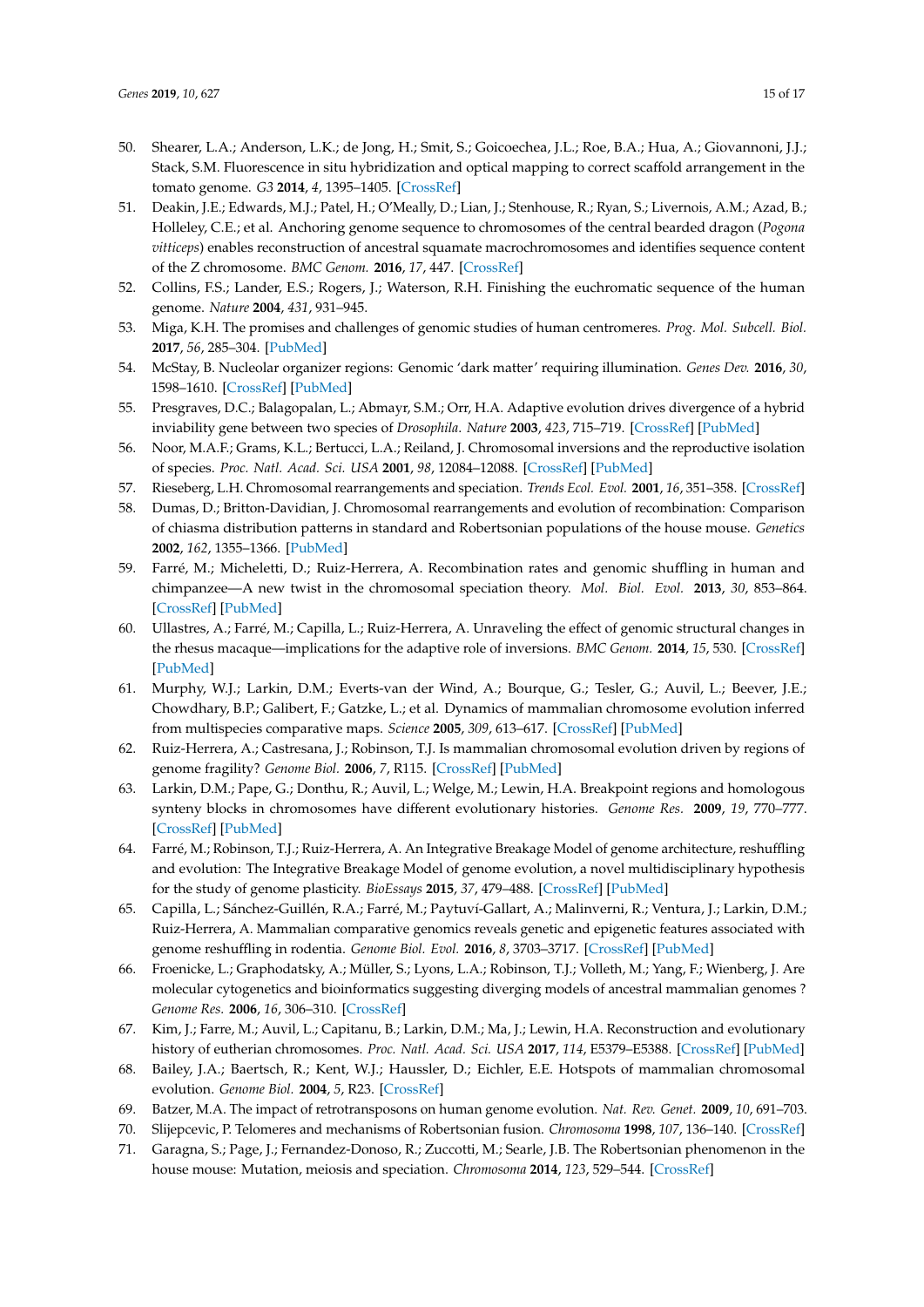- 72. Lemaitre, C.; Zaghloul, L.; Sagot, M.-F.; Gautier, C.; Arneodo, A.; Tannier, E.; Audit, B. Analysis of fine-scale mammalian evolutionary breakpoints provides new insight into their relation to genome organisation. *BMC Genom.* **2009**, *10*, 335. [\[CrossRef\]](http://dx.doi.org/10.1186/1471-2164-10-335) [\[PubMed\]](http://www.ncbi.nlm.nih.gov/pubmed/19630943)
- 73. Van Bortle, K.; Corces, V.G. Nuclear organization and genome function. *Annu. Rev. Cell Dev. Biol.* **2012**, *28*, 163–187. [\[CrossRef\]](http://dx.doi.org/10.1146/annurev-cellbio-101011-155824) [\[PubMed\]](http://www.ncbi.nlm.nih.gov/pubmed/22905954)
- 74. Giorgetti, L.; Heard, E. Closing the loop: 3C versus DNA FISH. *Genome Biol.* **2016**, *17*, 215. [\[CrossRef\]](http://dx.doi.org/10.1186/s13059-016-1081-2) [\[PubMed\]](http://www.ncbi.nlm.nih.gov/pubmed/27760553)
- 75. Davies, J.O.J.; Oudelaar, A.M.; Higgs, D.R.; Hughes, J.R. How best to identify chromosomal interactions: A comparison of approaches. *Nat. Methods* **2017**, *14*, 125–134. [\[CrossRef\]](http://dx.doi.org/10.1038/nmeth.4146) [\[PubMed\]](http://www.ncbi.nlm.nih.gov/pubmed/28139673)
- 76. Williamson, I.; Berlivet, S.; Eskeland, R.; Boyle, S.; Illingworth, R.S.; Paquette, D.; Dostie, J.; Bickmore, W.A. Spatial genome organization: Contrasting views from chromosome conformation capture and fluorescence in situ hybridization. *Genes Dev.* **2014**, *28*, 2778–2791. [\[CrossRef\]](http://dx.doi.org/10.1101/gad.251694.114)
- 77. Denker, A.; De Laat, W. The second decade of 3C technologies: Detailed insights into nuclear organization. *Genes Dev.* **2016**, *30*, 1357–1382. [\[CrossRef\]](http://dx.doi.org/10.1101/gad.281964.116)
- 78. Tomaszkiewicz, M.; Rangavittal, S.; Cechova, M.; Sanchez, C.; Fescemyer, H.W.; Harris, R.; Ye, D.; Brien, C.M.O.; Chikhi, R.; Ryder, O.A.; et al. A time- and cost-effective strategy to sequence mammalian Y Chromosomes: An application to the de novo assembly of gorilla Y. *Genome Res.* **2016**, *26*, 530–540. [\[CrossRef\]](http://dx.doi.org/10.1101/gr.199448.115)
- 79. Kuderna, L.F.K.; Lizano, E.; Julià, E.; Gomez-Garrido, J.; Serres-Armero, A.; Kuhlwilm, M.; Alandes, R.A.; Alvarez-Estape, M.; Juan, D.; Simon, H.; et al. Selective single molecule sequencing and assembly of a human Y chromosome of African origin. *Nat. Commun.* **2019**, *10*, 4. [\[CrossRef\]](http://dx.doi.org/10.1038/s41467-018-07885-5)
- 80. Hughes, J.F.; Skaletsky, H.; Pyntikova, T.; Graves, T.A.; van Daalen, S.K.M.; Minx, P.J.; Fulton, R.S.; McGrath, S.D.; Locke, D.P.; Friedman, C.; et al. Chimpanzee and human Y chromosomes are remarkably divergent in structure and gene content. *Nature* **2010**, *463*, 536–539. [\[CrossRef\]](http://dx.doi.org/10.1038/nature08700)
- 81. Cui, Z.; Liu, Y.; Wang, W.; Wang, Q.; Zhang, N.; Lin, F.; Wang, N.; Shao, C.; Dong, Z.; Li, Y.; et al. Genome editing reveals dmrt1 as an essential male sex-determining gene in Chinese tongue sole (*Cynoglossus semilaevis*). *Sci. Rep.* **2017**, *7*, 42213. [\[CrossRef\]](http://dx.doi.org/10.1038/srep42213)
- 82. Shao, C.; Li, Q.; Chen, S.; Zhang, P.; Lian, J.; Hu, Q.; Sun, B.; Jin, L.; Liu, S.; Wang, Z.; et al. Epigenetic modification and inheritance in sexual reversal of fish. *Genome Res.* **2014**, *24*, 604–615. [\[CrossRef\]](http://dx.doi.org/10.1101/gr.162172.113) [\[PubMed\]](http://www.ncbi.nlm.nih.gov/pubmed/24487721)
- 83. Graves, J.A.M. The origin and function of the mammalian Y chromosome and Y-borne genes—An evolving understanding. *BioEssays* **1995**, *17*, 311–320. [\[CrossRef\]](http://dx.doi.org/10.1002/bies.950170407) [\[PubMed\]](http://www.ncbi.nlm.nih.gov/pubmed/7741724)
- 84. Deakin, J.E. Marsupial X chromosome inactivation: Past, present and future. *Aust. J. Zool.* **2013**, *61*, 13–23. [\[CrossRef\]](http://dx.doi.org/10.1071/ZO12113)
- 85. Straub, T.; Becker, P.B. Dosage compensation: The beginning and end of generalization. *Nat. Rev. Genet.* **2007**, *8*, 47–57. [\[CrossRef\]](http://dx.doi.org/10.1038/nrg2013) [\[PubMed\]](http://www.ncbi.nlm.nih.gov/pubmed/17173057)
- 86. Gu, L.; Walters, J.R. Evolution of sex chromosome dosage compensation in animals: A beautiful theory, undermined by facts and bedeviled by details. *Genome Biol. Evol.* **2017**, *9*, 2461–2476. [\[CrossRef\]](http://dx.doi.org/10.1093/gbe/evx154) [\[PubMed\]](http://www.ncbi.nlm.nih.gov/pubmed/28961969)
- 87. Deakin, J.E.; Hore, T.A.; Koina, E.; Graves, J.A.M. The status of dosage compensation in the multiple X chromosomes of the platypus. *PLoS Genet.* **2008**, *4*, e1000140. [\[CrossRef\]](http://dx.doi.org/10.1371/journal.pgen.1000140) [\[PubMed\]](http://www.ncbi.nlm.nih.gov/pubmed/18654631)
- 88. Livernois, A.M.; Waters, S.A.; Deakin, J.E.; Graves, J.A.M.; Waters, P.D. Independent evolution of transcriptional inactivation on sex chromosomes in birds and mammals. *PLoS Genet.* **2013**, *9*, e1003635. [\[CrossRef\]](http://dx.doi.org/10.1371/journal.pgen.1003635) [\[PubMed\]](http://www.ncbi.nlm.nih.gov/pubmed/23874231)
- 89. Julien, P.; Brawand, D.; Soumillon, M.; Necsulea, A.; Liechti, A.; Schütz, F.; Daish, T.; Grützner, F.; Kaessmann, H. Mechanisms and evolutionary patterns of mammalian and avian dosage compensation. *PLoS Biol.* **2012**, *10*, e1001328. [\[CrossRef\]](http://dx.doi.org/10.1371/journal.pbio.1001328)
- 90. Lemos, B.; Branco, A.T.; Hartl, D.L. Epigenetic effects of polymorphic Y chromosomes modulate chromatin components, immune response, and sexual conflict. *Proc. Natl. Acad. Sci. USA* **2010**, *107*, 15826–15831. [\[CrossRef\]](http://dx.doi.org/10.1073/pnas.1010383107)
- 91. Sackton, T.B.; Hartl, D.L. GBE Meta-Analysis Reveals that genes regulated by the preferentially localized to repressive chromatin. *Genome Biol. Evol.* **2013**, *5*, 255–266. [\[CrossRef\]](http://dx.doi.org/10.1093/gbe/evt005)
- 92. Araripe, L.O.; Tao, Y.; Lemos, B. Interspecific Y chromosome variation is sufficient to rescue hybrid male sterility and is influenced by the grandparental origin of the chromosomes. *Heredity* **2016**, *116*, 516–522. [\[CrossRef\]](http://dx.doi.org/10.1038/hdy.2016.11) [\[PubMed\]](http://www.ncbi.nlm.nih.gov/pubmed/26980343)